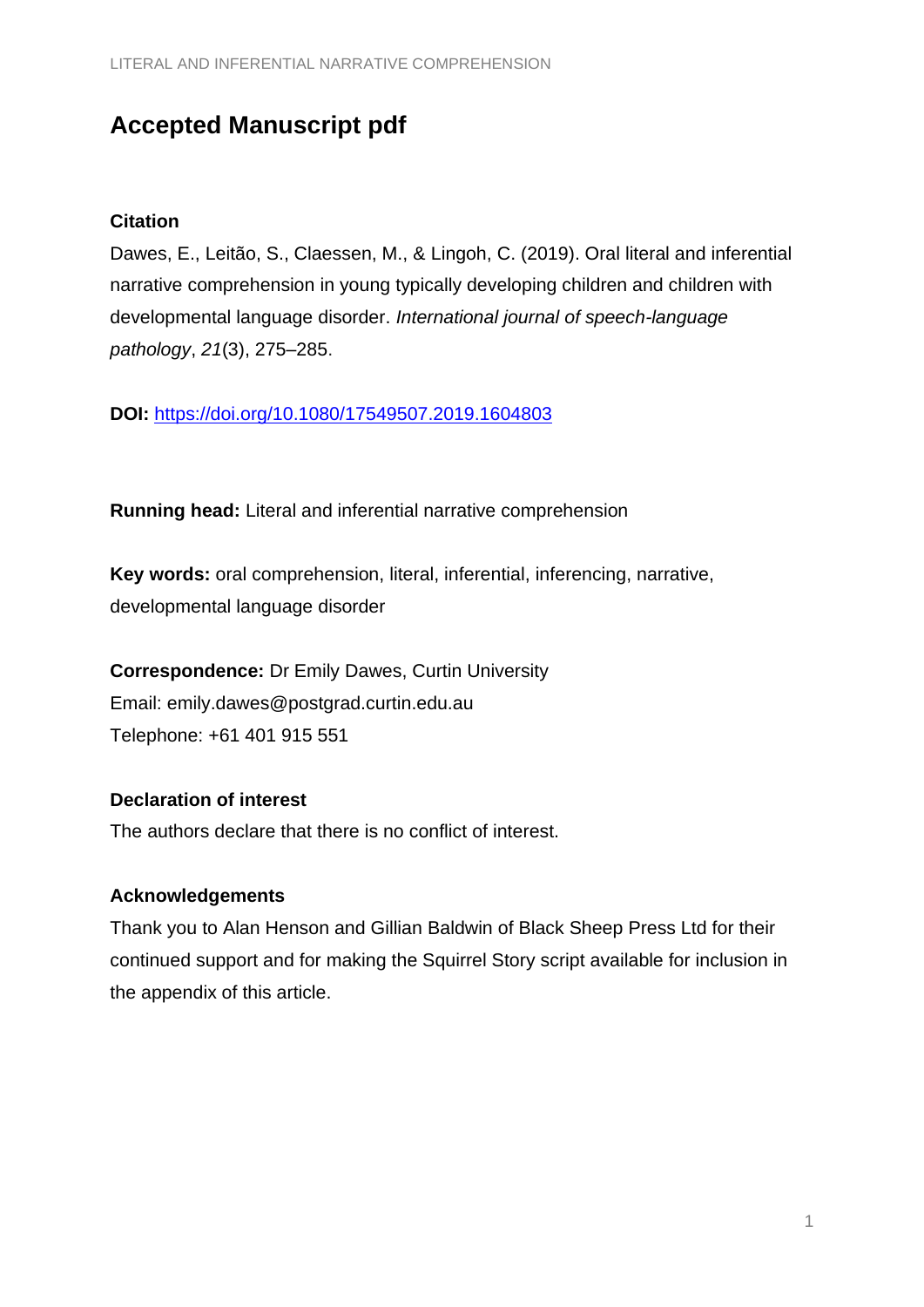#### **Abstract**

Purpose: The Squirrel Story Narrative Comprehension Assessment (NCA) was used to investigate the literal and inferential comprehension skills of young typically developing (TD) children aged between 4 and 6 years, and to compare the performance of 5 year old TD children and those with developmental language disorder (DLD).

Method: 132 typically developing children across three age groups between 4 to 6 years (4;0-4;11, 5;0-5;11, 6;0-6;11, years;months), and 94 children with DLD aged 5 years, were assessed using the NCA.

Result: There was a significant increase in both literal and inferential scores for TD children from 4 to 6 years. The TD children aged 4;0 to 4;11 scored significantly lower than the two older age groups for both literal and inferential comprehension, while there was no significant difference between the 5;0 to 5;11 and 6;0 to 6;11 TD groups. The 5;0 to 5;11 TD group scored significantly higher than the age-matched DLD group for literal and inferential comprehension.

Conclusion: The findings indicate that the Squirrel Story NCA is a clinically useful task which is sensitive to developmental improvement in literal and inferential comprehension in young typically developing children, and confirm previous research findings of poor narrative comprehension in children with DLD.

### **Background**

#### **Developmental language disorder and oral comprehension**

Children whose expressive and/or receptive language development is significantly disordered in the absence of a known biomedical condition can be considered to present with a developmental language disorder (DLD) (Bishop,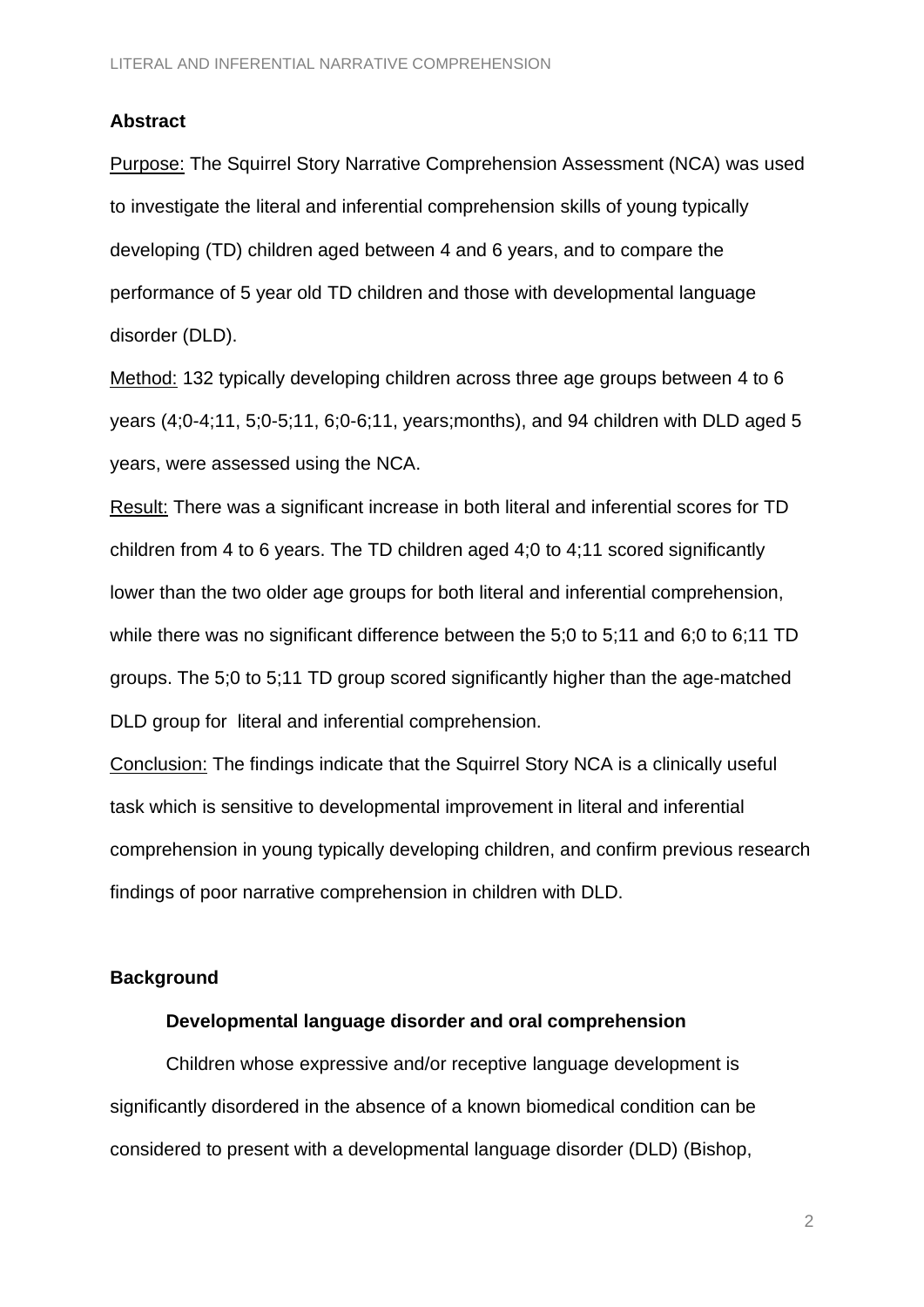Snowling, Thompson, Greenhalgh, & CATALISE-2 Consortium, 2016). Approximately 7% of children are diagnosed with DLD, which may involve disordered expressive and/or receptive language across a number of linguistic domains, including phonology, morphology, syntax, and semantics, at the word, sentence and discourse level (Leonard, 2014; Norbury et al., 2016; Tomblin et al., 1997).

Although it was initially thought that deficits in language comprehension were not common within the population of children with DLD, research over more recent years has provided evidence which refutes this (Bishop, 2014). Many children with DLD have weak syntactic comprehension (Conti-Ramsden et al., 1997; van Daal et al., 2004), and perform particularly poorly on oral comprehension tasks which tax higher cognitive and processing skills, such as the ability to draw inferences (Bishop & Adams, 1992; Botting & Adams, 2005; Norbury & Bishop, 2002).

Broadly, language comprehension is the ability to understand spoken and written words, sentences, and discourse. Effective comprehension of discourse involves a significant contribution from both top-down and bottom-up processes. Information from the environmental and social context, prior knowledge and experiences, must be integrated in order to build a mental model. This is combined with the bottom-up processing of the meaning and grammar of words and sentences (Bishop, 2014).

The model of written discourse comprehension developed by van Dijk and Kintsch (1983) can be applied to children's understanding of oral discourse, including narratives. When listening to a narrative text, the listener (or reader) must first comprehend the individual words, to create a literal or 'surface' representation of the meaning. As this surface level representation decays, propositions are connected across the text, resulting in an online representation of the meaning known as the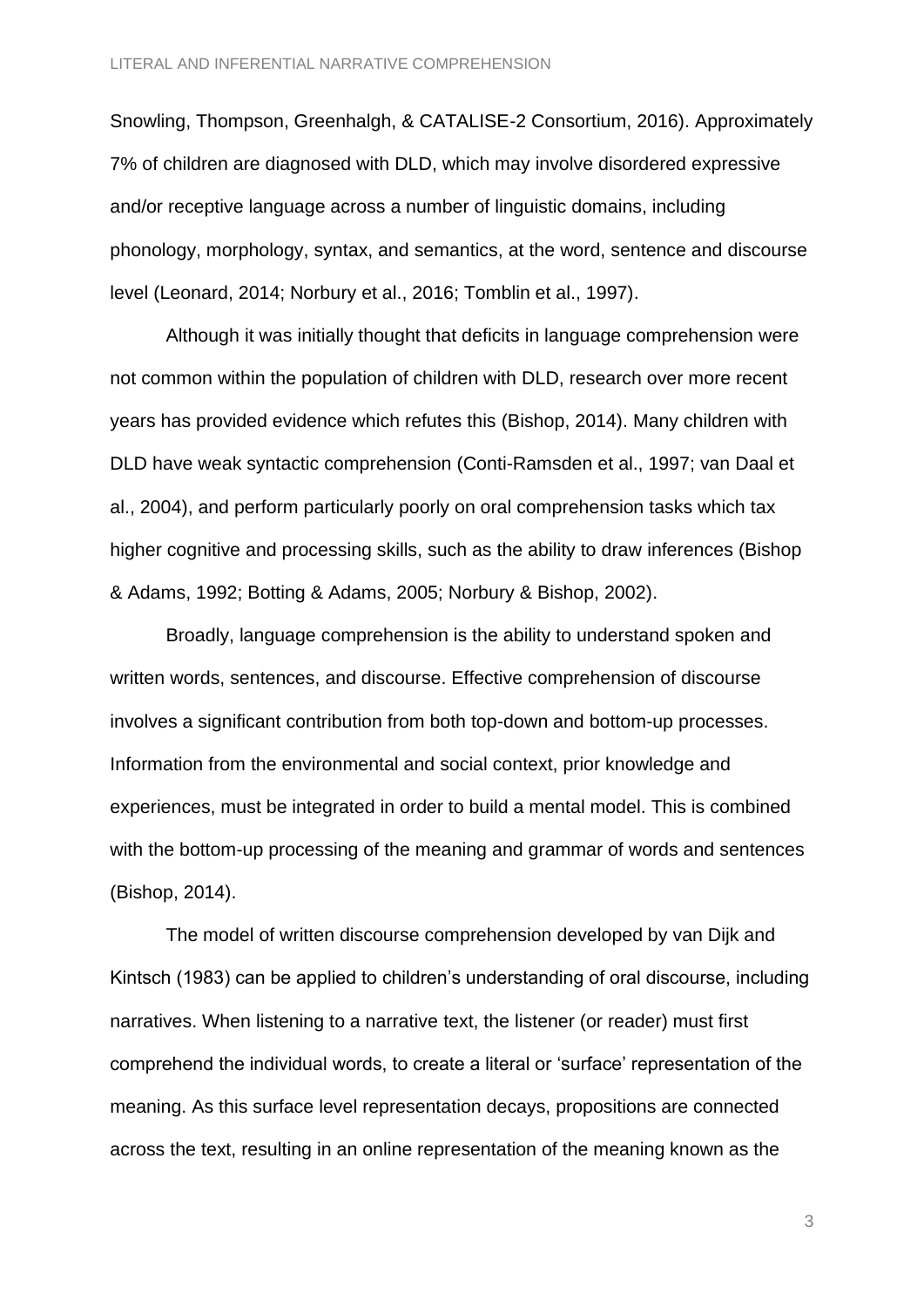textbase. Finally, knowledge related to the text is activated, reflecting the top down processing which results in the mental model of the discourse, termed the situation model. Inferencing skills are required to construct both the textbase and the situation model, and inferences are thought to be drawn during comparison between the textbase and situation model (Graesser et al., 1997; Kintsch and Rawson, 2005). As stated by Bishop (2014, p. 253) "a critical point in the comprehension process is reached when the listener understands not just what the speaker said, but what was meant". In other words, successful comprehension involves going beyond the literal interpretation of language, highlighting the importance of inferencing to successful comprehension, particularly at a discourse level.

Discourse comprehension is essential for successful participation in learning activities, reading comprehension, and academic achievement (Cain & Oakhill, 2007; Silva & Cain, 2015; van Kleeck, 2008). Poor inferential comprehension, particularly at the discourse level, has a significant impact on a child's ability to participate in communicative interactions (Westby & Washington, 2017). This impact can be seen in both social situations (e.g. play and conversation) and in classroom learning (e.g. oral and written classroom discourse), which includes narrative, an important bridge to literate language (van Kleeck, 2008). This emphasises the need to assess discourse level inferencing in order to inform goal setting and measure change during interventions designed to target oral inferential comprehension.

#### **Assessing inferential comprehension**

Due to the critical importance of successful comprehension to learning and communication, assessment of comprehension is imperative. Literal and inferential comprehension are required for successful comprehension (van Kleeck, 2008). Literal comprehension reflects understanding of information which has been explicitly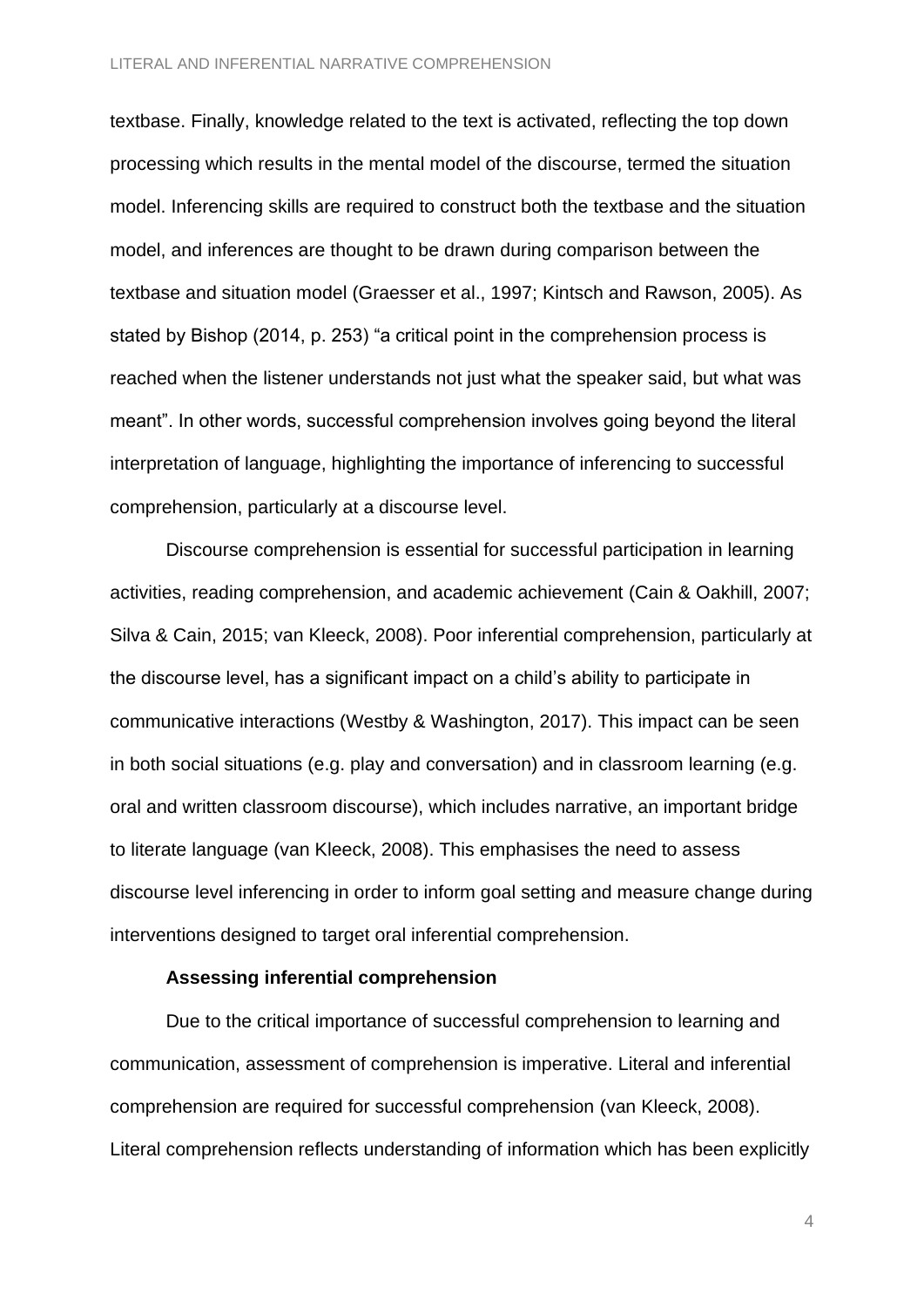stated (i.e. surface representation), whereas inferential comprehension involves linking information to fill gaps, draw and develop meaning, and form predictions (i.e. textbase and situation model) (Bishop, 2014; Cain & Oakhill, 2007; van Dijk & Kintsch, 1983; van Kleeck, 2008).

Narrative discourse provides a useful context for comprehension assessment, and is commonly used as both an assessment and intervention context for young children with DLD (Boudreau, 2008). The development of comprehensive narrative schemas support top-down processing, and development of the situation model, and in turn coherent organisation of the linguistic information in a narrative (Bishop, 2014; van Dijk & Kintsch, 1983). Robust schemas support narrative comprehension, as well as production (Bishop, 2014; Dawes, 2017).

Assessment of inferential comprehension is impacted by both a lack of understanding of how the skill emerges in typically developing children, and a lack of norm-referenced and standardised assessment protocols and tasks (Filiatrault et al., 2015). There is some evidence to suggest that, in young TD children, inferential comprehension develops progressively along a scale of difficulty, emerging at around two years of age and reaching a critical developmental period between three and six years (e.g. Filiatrault-Veilleux et al., 2015, 2016). A review investigating the development of inferencing revealed, however, that out of the 16 studies included, no two studies implemented the same assessment methods (Filitrault-Veilleux et al., 2015). One of the most frequently used methods to assess inferential comprehension is asking questions in the context of a narrative (Filitrault-Veilleux et al., 2015; van Kleeck, 2008). Such assessment approaches can be categorised into two types: *offline* (i.e. after the story) and *on-line* (i.e. during the story task). Some studies have used off-line measures, such as asking comprehension or multiple choice questions,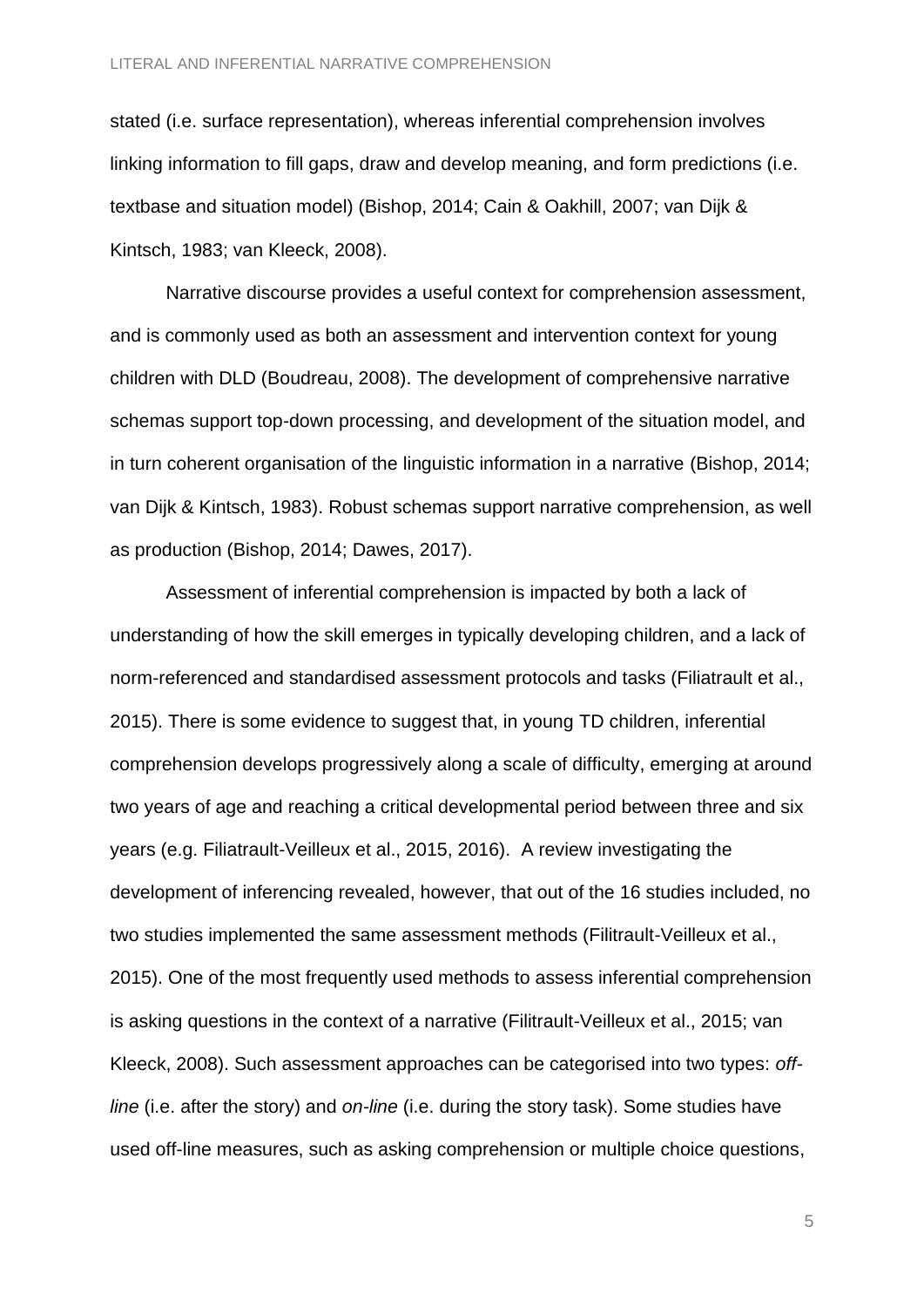after hearing or telling the story (e.g. Ford & Milosky, 2008; Deconti & Dickerson, 1994; Silva & Cain, 2015). Others have implemented on-line assessments where responses are required during a story, such as answering questions, thinking-aloud, and story narration tasks (e.g. Filiatrault-Veilleux, Bouchard, Trudeau, & Desmarais, 2016; Lynch & van den Broek, 2007; Tompkins et al., 2013). Studies also differ in the method of presenting the narratives, which range from audio-visual or aural narratives, to pictures with short texts (e.g. Adams, Clarke, & Haynes, 2009; Ford & Milosky, 2008; Lynch & van den Broek, 2007).

Whilst on-line assessments measure the integration of a coherent narrative representation in real-time (Renz et al., 2003), this approach is considered to activate a more superficial level of immediate inferencing (Kinstch & Rawson, 2005). In contrast, off-line questioning requires the listener to process the entire story and build an integrated mental model of the narrative. As such, an off-line approach is considered to capture the final mental, or situational, representation (van Dijk & Kintsch, 1983; Burris & Brown, 2014). Given off-line tasks closely reflect the activities children are familiar in the classroom and everyday life, this approach warrants further investigation (Burris & Brown, 2014).

According to van Kleeck (2008), there are three general types of inferences which can be made within a narrative: causal, evaluative, and informational. Causal inferences relate directly to story grammar, and may require the child to infer the initiating event, emotion (or 'internal response'), problem, attempts to solve the problem, resolution, goal, or theme. Causal inferences involve joining pieces of information within the text or with prior knowledge, generating predictions and inferring emotions. Evaluative inferences involve judgements of morality or convention, while informational inferences require a child to provide details of the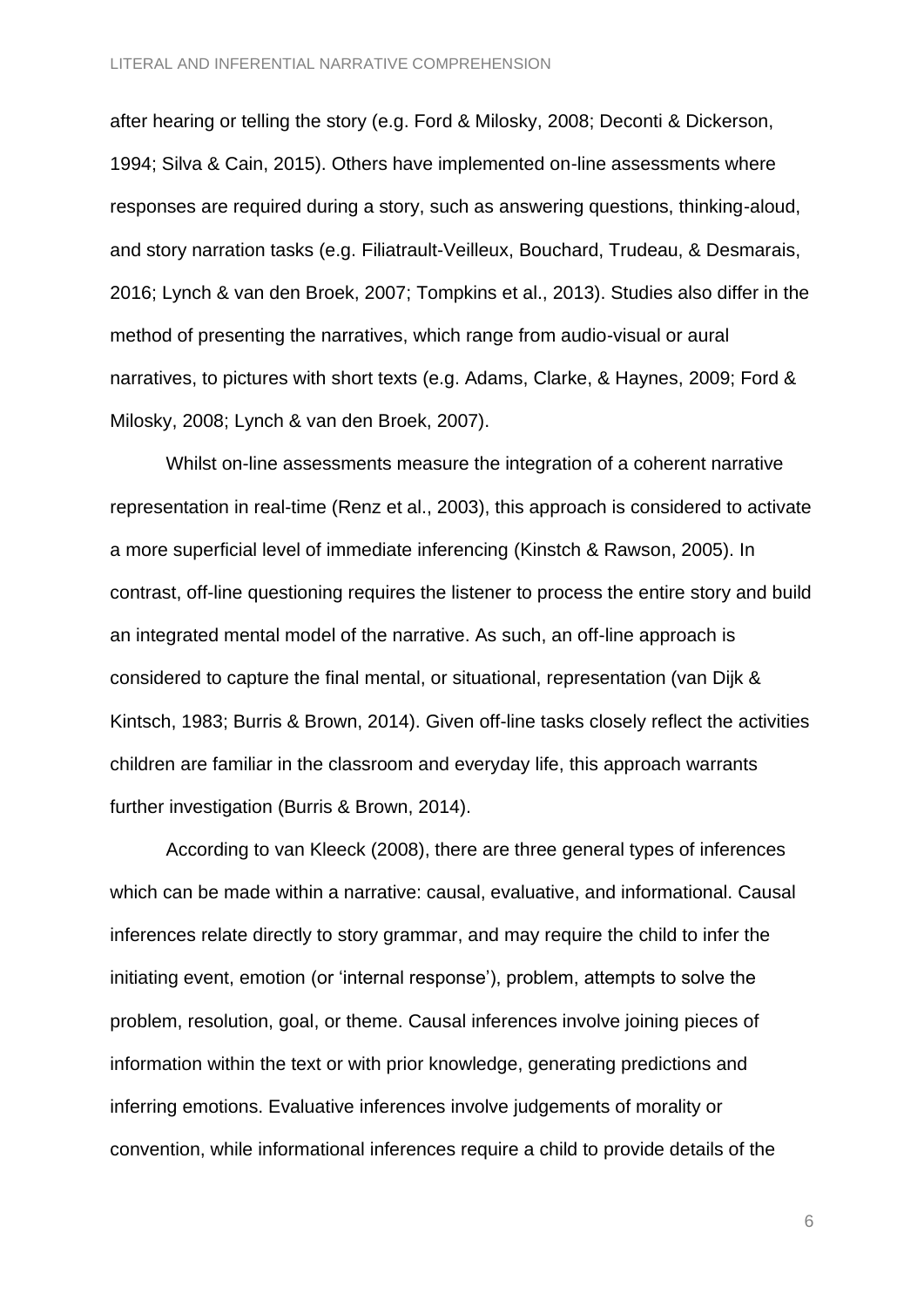story setting, define words in the story, or draw upon prior knowledge (van Kleeck, 2008).

Paris and Paris (2003) aimed to create an assessment procedure for young children to assess comprehension of narrative discourse. Their off-line comprehension assessment included five literal comprehension questions targeting explicitly presented information, such as identification of characters, setting or problem. They also included five implicit questions, requiring inferences about character feelings, dialogue, causal relations, predictions, and theme. These inferential questions align with the causal and evaluative inferences described by van Kleeck (2008). Paris and Paris (2003) evaluated their task in three separate studies with samples of between 91 and 158 American children aged 5 to 8 years. Their findings demonstrated the task could be generalised across narratives as there were significant, positive inter-task correlations between different books, appropriate internal consistency (α = .69 to .79), inter-rater reliability (*r =* .97), and concurrent and predictive validity (Paris & Paris, 2003).

In summary, there are few assessments available which measure both literal and inferential oral narrative comprehension in young children. Those available present a number of potentially confounding issues, such as: the inclusion of a small number of inferential comprehension questions, as few studies have specifically investigated inferencing; providing only a total score for comprehension (i.e. literal and inferential combined); using single pictures to present an entire story; and, not assessing discourse-level inferential comprehension.

#### **The Squirrel Story Narrative Comprehension Assessment**

In response to this need and, in particular, the importance of specifically assessing inferential comprehension, we developed the Squirrel Story Narrative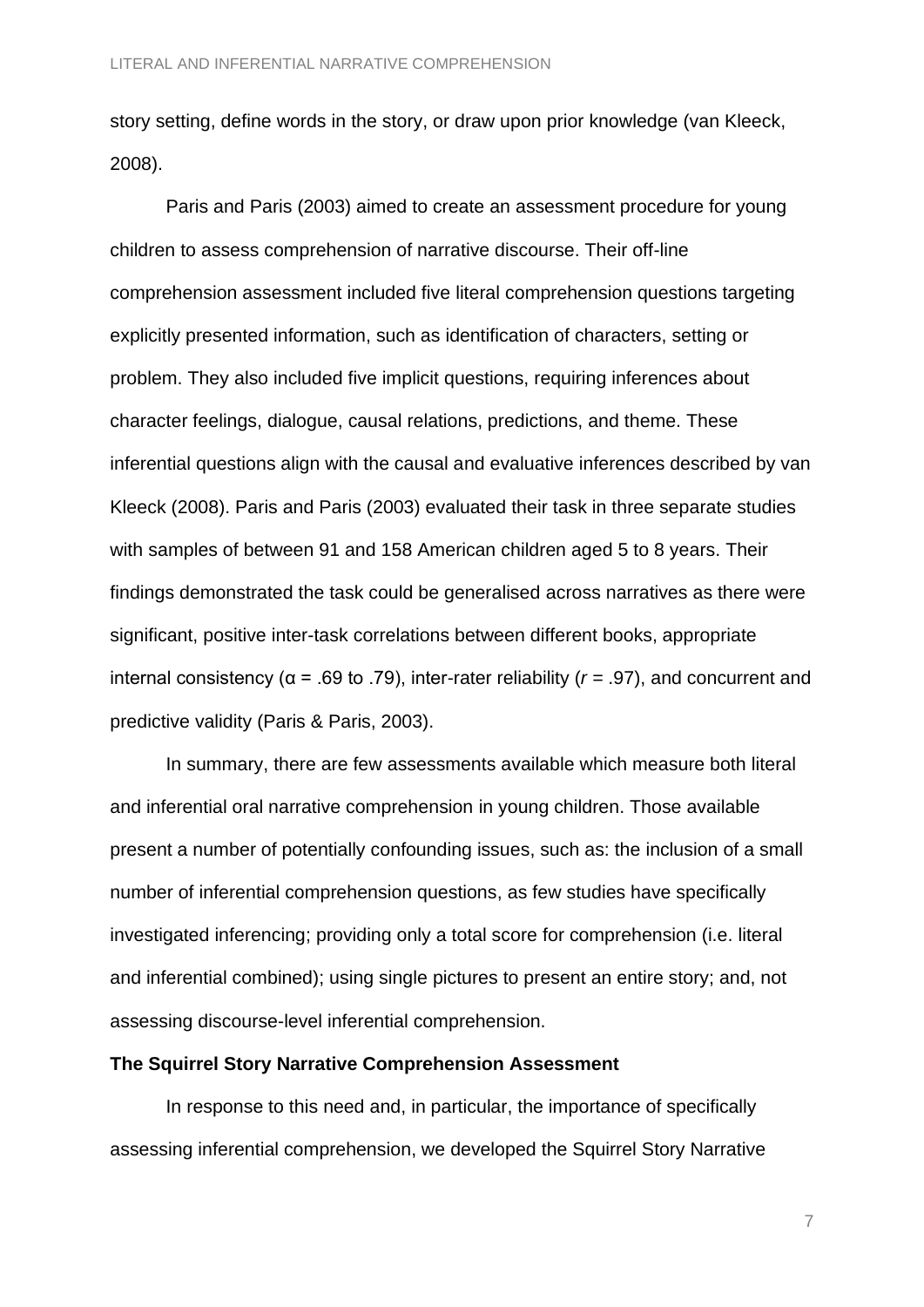Comprehension Assessment (NCA) for use with children in the early years of school (i.e. 3 to 6 years). We adapted the questions and framework employed by Paris and Paris (2003), similar to recent research by Silva & Cain (2015). While Paris and Paris (2003) used wordless picture books, the Squirrel Story NCA was designed to measure comprehension of a heard (oral) narrative presented with pictures because oral narratives are typically heard in the classroom and at home by young children. Similar to Paris and Paris (2003), comprehension questions were asked following the story, as off-line comprehension is considered to capture the final situational representation and, therefore, demonstrate a child's ability to process and reflect on the story as a whole (van den Broek, Tzeng, Risden, Trabasso, & Basche, 2001).

The literal and inferential questions and scoring guide were created using The Squirrel Story Narrative (Carey, Leitão, & Allan, 2006), based on the questions and scoring rubric by Paris and Paris (2003), and drawing on the framework proposed by van Kleeck (2008). Similar scoring frameworks have been used by Desmarais et al. (2013), Filiatrault-Veilleux, Bouchard, Trudeau, & Desmarais, (2016) and van Kleeck, Vander Woude & Hammett (2006). The Squirrel Story NCA has 14 inferential questions and 5 literal questions (please see Appendix for the Squirrel Story narrative text). The Squirrel Story NCA scoring guide includes a three-point scale (0, 1, or 2 points per question), with example responses for each score. In general, a score of 0 indicates no response or an irrelevant, inappropriate, or highly ambiguous answer; a score of 1 indicates a partially appropriate response or a response which is correct but non-specific; and a score of 2 indicates a fully correct response including all necessary information. For example, for the question "Who are the characters in this story?", a score of 2 = includes four to five characters, *Mummy squirrel, baby squirrel, baby rabbit, baby mouse, Mr Badger*; a score of 1 = includes two to three of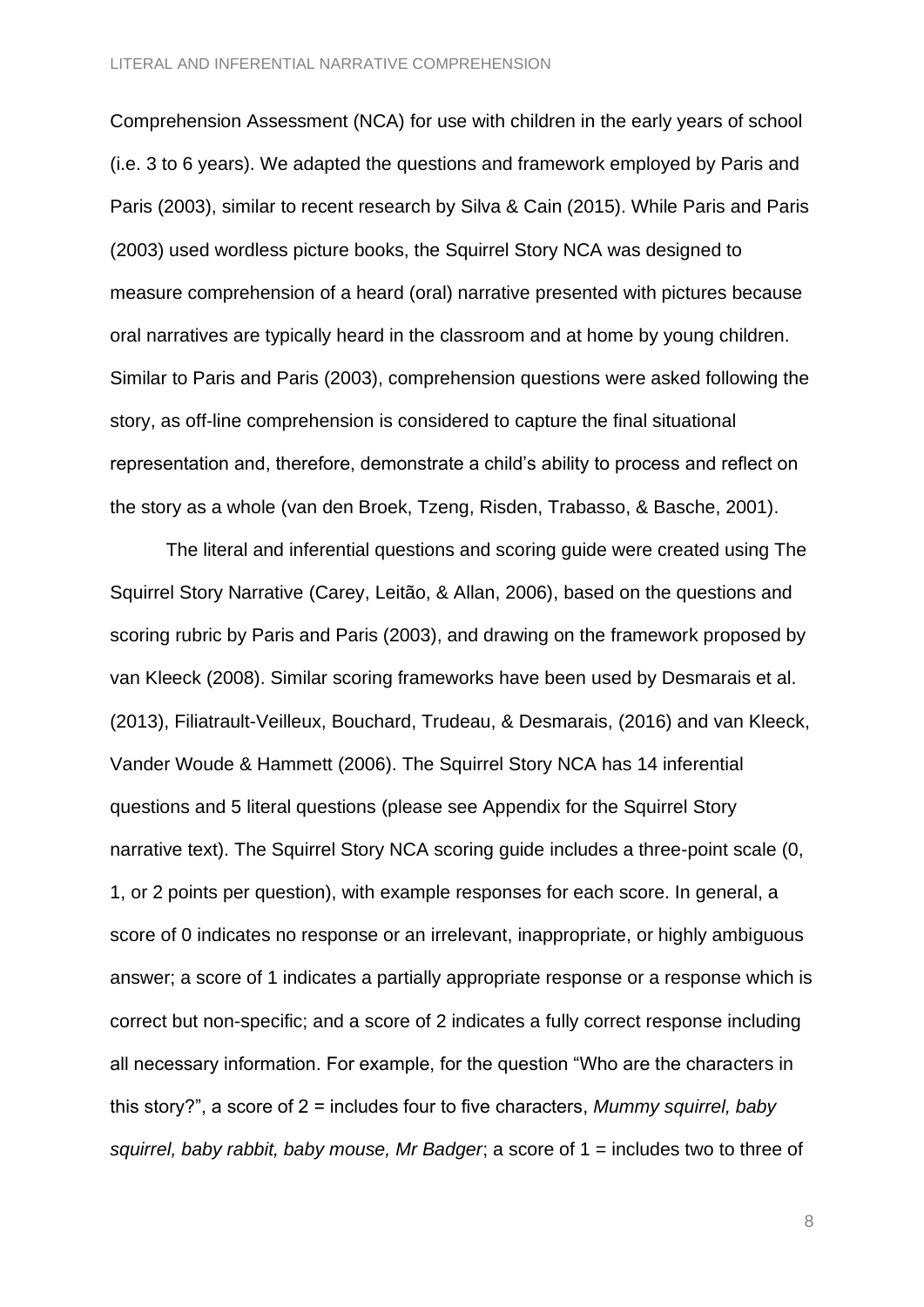the characters; a score of  $0 =$  includes only one character, or the response is inappropriate. The Squirrel Story NCA therefore provides a total score out of 28 for inferential and 10 for literal comprehension. The Squirrel Story NCA questions and scoring guide can be freely downloaded via

https://www.blacksheeppress.co.uk/product/squirrel-story-narrative-comprehensionassessment-nca/ (Dawes, Leitão, Claessen, & Black Sheep Press Ltd, 2018; Dawes, 2017).

The aims of this study were, therefore, to:

- Investigate the Squirrel Story Narrative Comprehension Assessment's sensitivity to the developmental progression of oral literal and inferential comprehension in typically developing children aged 4;0 to 6;11;
- Compare the performance of typically developing children and those with developmental language disorder aged 5;0 to 5;11 on the Squirrel Story NCA to build on existing research, and;
- Explore and describe the children's responses to the different literal and inferential question types in the NCA.

Our hypotheses were that, 1) there would be a significant increase in both literal and inferential scores on the Squirrel Story NCA between 4 and 6 years and, 2) the Squirrel Story NCA would be sensitive to comprehension differences between TD children and children with DLD, as demonstrated by significantly higher literal and inferential scores of the TD 5 year olds compared to the scores of the 5 year olds with DLD.

# **Method**

# **Participants**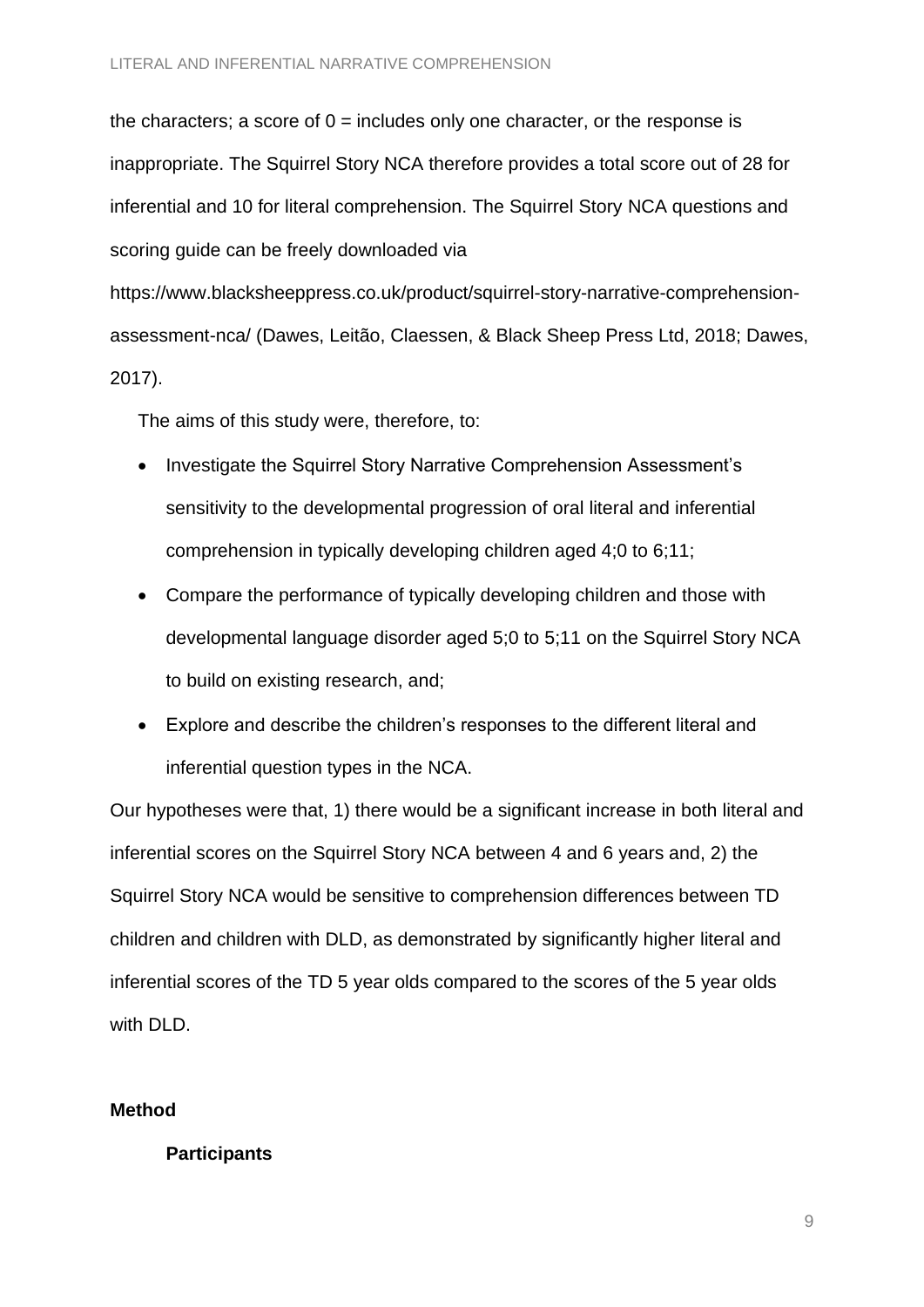Following ethical approval from the Curtin University Human Research Ethics Committee, and the Western Australian Department of Education, 132 typically developing children (70 females and 62 males) were recruited from mainstream primary schools in Perth, Western Australia. Information letters and consent forms were sent to the parents/carers of students who the class teacher identified as having typical speech and language skills, and who spoke English as their primary language. Typically developing participants ranged in age from 4;0 to 6;11 (years; months), with 44 children aged 4;0 to 4;11 (mean age 4;5), 31 children aged 5;0 to 5;11 (mean age 5;8), and 57 children aged 6;0 to 6;11 (mean age 6;5).

Ninety four children with developmental language disorder (19 females and 75 males; aged 5;0 to 5;11, mean age 5;6) were recruited from Language Development Centres in Perth, Western Australia. Language Development Centres provide language focused early years schooling to children with DLD in Perth. Each Language Development Centre services a broad geographical area of metropolitan Perth. In Western Australia formal optional schooling commences between 3 to 4 years of age, with compulsory schooling commencing between 4 to 5 years of age. Criteria for entry to an LDC requires assessment by a speech-language pathologist using standardised language assessments and assessment of language functioning, assessment by a registered psychologist, and teacher and parent developmental and behavioural checklists. Referrals are processed by speech-language pathologists at the LDC to confirm that potential students demonstrate a profile of skills consistent with DLD. For the DLD group, information letters and consent forms were sent to the parents/carers of students who the class teacher identified as having mostly intelligible speech at discourse level within a known context.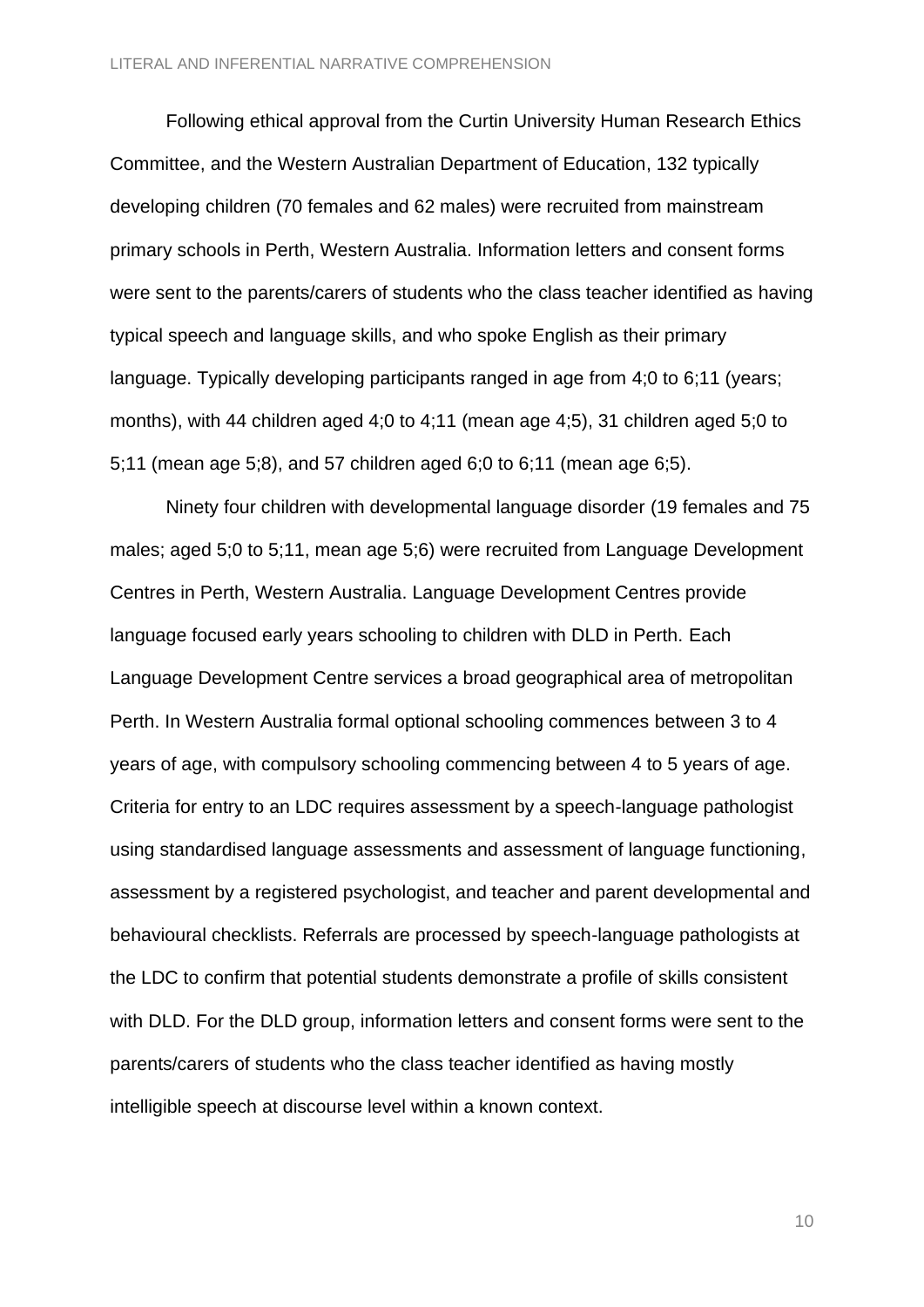All data was collected by a speech-language pathologist or a trained research assistant (final year speech-language pathology student).

#### **Procedure**

The Squirrel Story NCA was administered in a quiet room during school hours by a speech-language pathologist using the iPad app with the Australian male voice setting. The child listens to the story on the iPad while looking at the pictures. The child is then asked the comprehension questions (5 literal and 14 inferential) by the speech-language pathologist while looking back through the story pictures. All responses are audio-recorded using the iPad app and transcribed and scored offline. Administering the NCA took 5 to 10 minutes per child.

Inter-rater reliability was calculated using intra-class correlation (ICC) for both literal and inferential comprehension scores across the TD and DLD samples. Ten percent of the NCAs in each group were re-scored by a speech-language pathologist. The ICC values indicated excellent reliability (>.75) for both literal scores  $(range = .832 to 1.00)$  and inferential scores (range = .893 to .988) (Cicchetti, 1994).

### **Result**

The descriptive statistics for the literal and inferential comprehension scores of the TD and DLD groups on the Squirrel Story NCA are displayed in Tables I and II, respectively.

#### **Insert Tables I and II about here**

#### **Comparison of NCA Scores in the TD Group**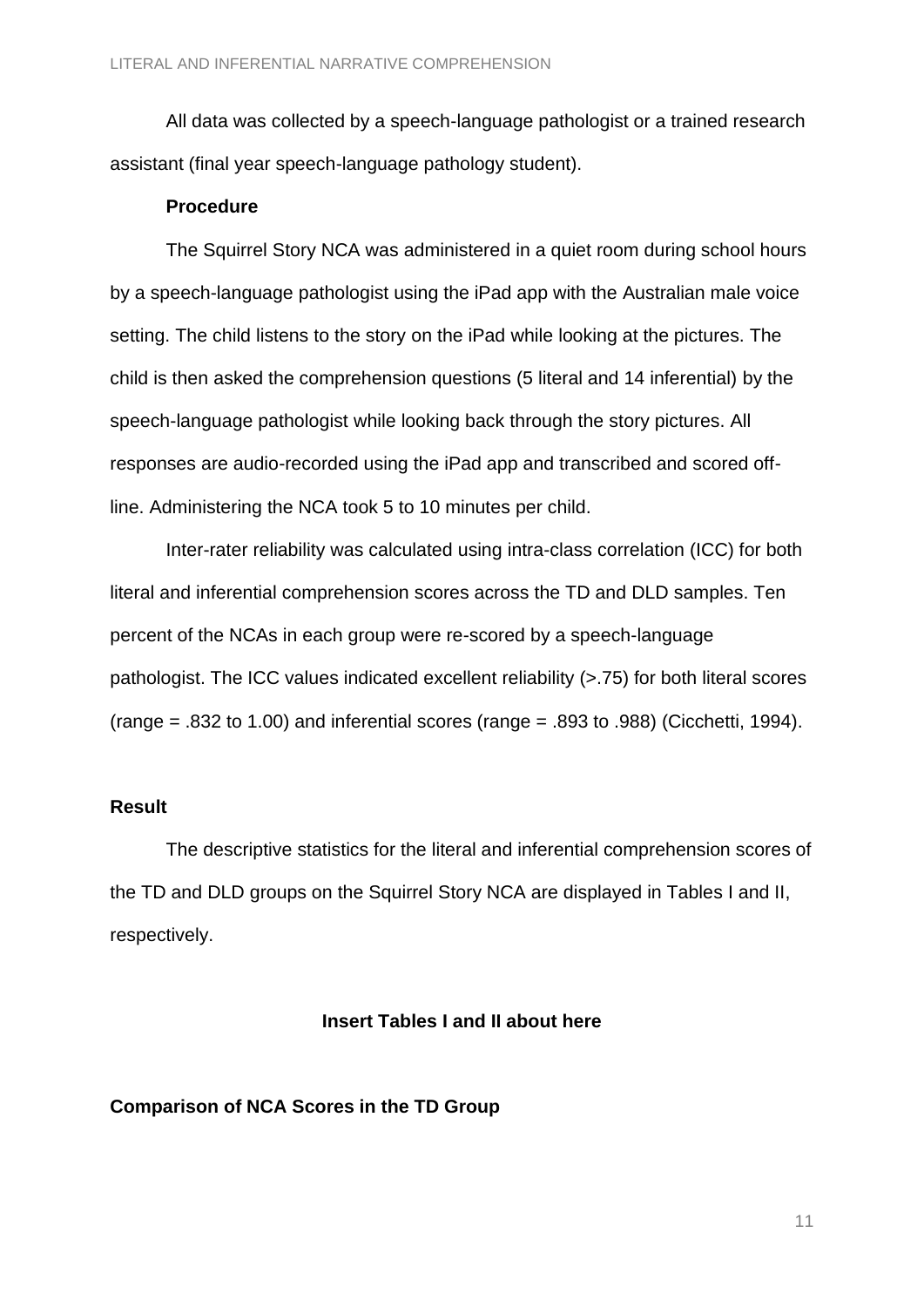One-way between groups analysis of variance (ANOVA) were used to investigate the impact of age on the literal and inferential Squirrel Story NCA scores of the TD participants. The sample size provided an 87% chance of capturing moderate to large effects at an alpha-level of .05 (Faul, Erdfelder, Lang, & Buchner, 2007).

The assumption of normality was violated for literal scores in the 4;0 to 4;11 and 6;0 to 6;11 groups, and the inferential scores in the 6;0 to 6;11 group, however the histograms appeared normally distributed. The homogeneity of variance assumption was not violated for any age group on either literal or inferential scores. The ANOVA was statistically significant, indicating that both mean literal and inferential Squirrel Story NCA scores differed by age group, *F*(2, 129) = 38.51, *p* < .001, eta-squared = .37 and *F*(2, 129) = 47.91, *p* < .001, eta-squared = .43, respectively.

For literal comprehension scores, post hoc analyses with Tukey's HSD demonstrated that the 4;0 to 4;11 group ( $M = 4.23$ ,  $SD = 1.20$ ) scored significantly lower (*p* < .001) than both the 5;0 to 5;11 group (*M* = 5.94, *SD* = 1.34) and the 6;0 to 6;11 group ( $M = 6.65$ ,  $SD = 1.54$ ). There was no significant difference between the literal scores of the 5;0 to 5;11 group and the 6;0 to 6;11 group ( $p = .059$ ).

For inferential comprehension scores, post hoc analyses with Tukey's HSD demonstrated that the 4;0 to 4;11 group ( $M = 8.95$ ,  $SD = 4.11$ ) scored significantly lower (*p* < .001) than both the 5;0 to 5;11 group (*M* = 14.97, *SD* = 3.11) and the 6;0 to 6;11 group ( $M = 16.11$ ,  $SD = 3.82$ ). There was no significant difference between the inferential scores of the 5:0 to 5:11 group and the 6:0 to 6:11 group ( $p = .369$ ).

#### **Comparison of NCA Scores between the TD and DLD Groups**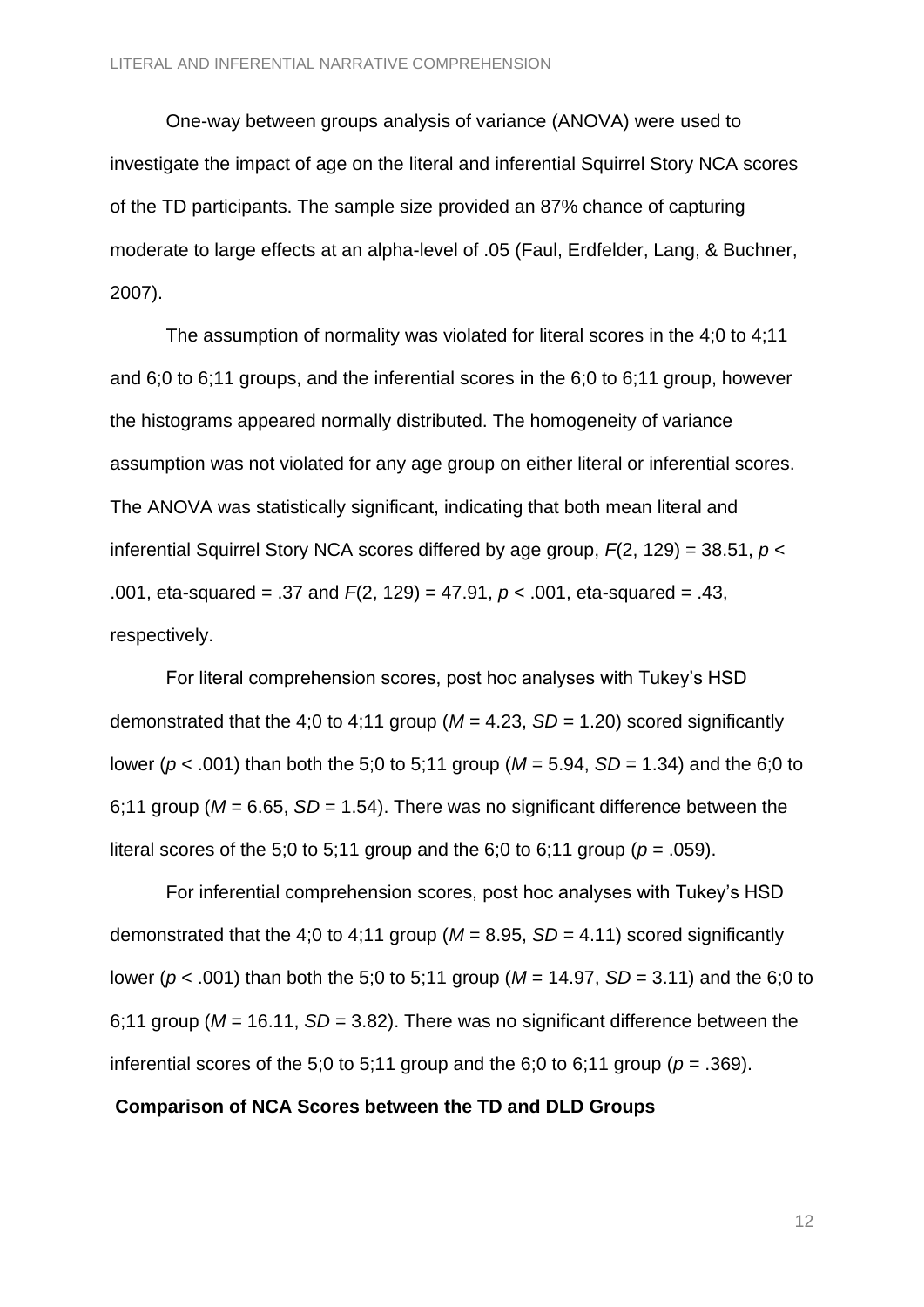Independent samples t-tests were used to compare the mean literal and inferential Squirrel Story NCA scores of the TD (*n* = 31) and DLD (*n* = 94) children aged 5;0 to 5;11. The sample size provided a 93% chance of capturing moderate to large effects at an alpha-level of .05 (Faul et al., 2007). The assumption of normality was not violated for either of the TD group scores nor the inferential score of the DLD group. The Shapiro-Wilk statistic was significant for literal scores in the DLD group, however the histogram appeared normally distributed. The assumption of equal variances was not violated for literal or inferential scores across the two groups.

The t-test for literal comprehension was statistically significant, with the TD group mean (*M* = 5.94, *SD* = 1.34) significantly higher than that of the DLD group (*M* = 3.96, *SD* = 1.36), *t*(123) = -7.05, *p* < .001, two-tailed, *d* = 1.47. The t-test for inferential comprehension was also statistically significant, with the TD group mean (*M* = 14.97, *SD* = 3.11) significantly higher than that of the DLD group (*M* = 11.76, *SD*  $= 3.08$ ,  $t(123) = -5.02$ ,  $p < .001$ , two-tailed,  $d = 1.04$ .

Tables III and IV report the mean scores for each individual question used in the Squirrel Story NCA for the TD groups and the DLD group, including inference type and story grammar element, when relevant (Paris & Paris, 2003; van Kleeck, 2008). For most of the literal and inferential questions, the pattern of results for each individual question is similar to the pattern in the group data (i.e., lower scores for the 4 year olds compared to the 5 and 6 year olds, while the 5 and 6 year olds score at a similar level). Individual question performance is discussed below with consideration of the findings from the small body of existing literature.

#### **Insert Tables III and IV about here**

#### **Discussion**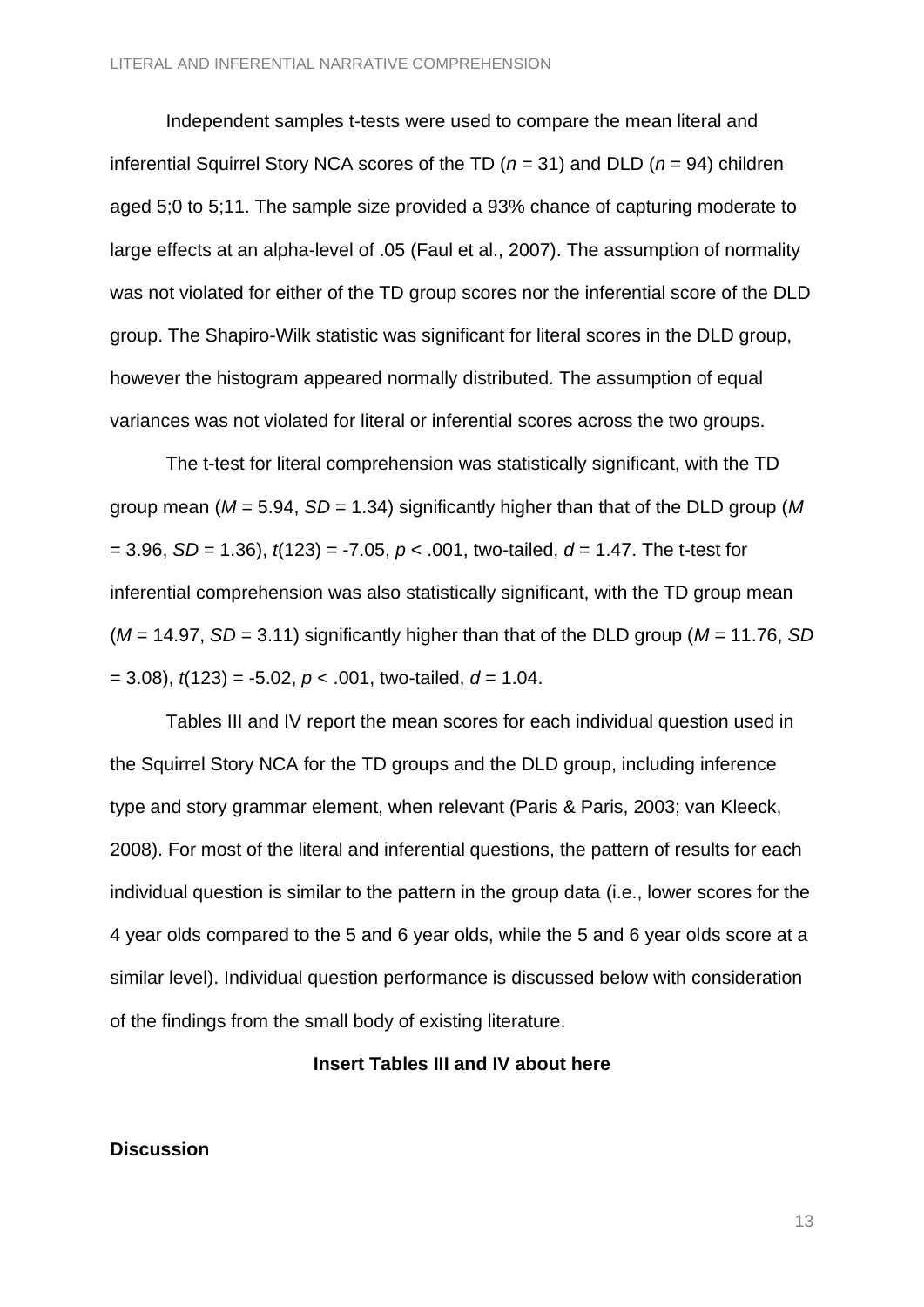This study aimed to investigate the sensitivity of the Squirrel Story Narrative Comprehension Assessment to the developmental progression of oral literal and inferential comprehension in typically developing children aged 4 to 6 years, and to compare the performance of TD children and those with DLD aged 5 years. Our first hypothesis was partially confirmed, as the 4 year old group scored significantly lower than the two older age groups for both literal and inferential comprehension. While the mean scores increased between 5 and 6 years, the difference was not significant for either literal or inferential comprehension. These results indicate that, as measured by the Squirrel Story NCA, significant improvement in both literal and inferential comprehension occurred in TD children between 4 to 5 years, followed by a consolidation of these skills between 5 to 6 years.

The large effect sizes indicated that 37% and 43% of the variability in literal and inferential comprehension scores, respectively, could be attributed to age. As such, the results provide support for the Squirrel Story NCA as a measure of oral narrative comprehension which is sensitive to developmental progression in literal and inferential comprehension across this age group.

In similar research, Filiatrault-Veilleux et al.,(2016) investigated *on-line* inferential comprehension (questions asked during narration of a story on an iPad) and found a significant increase in scores and the quality of responses between 3 to 4, 4 to 5, and 5 to 6 years. The present study did not employ a 3 to 4 year old group, so it would be interesting to investigate whether the Squirrel Story NCA would demonstrate sensitivity to comprehension development in a younger age group. Additionally, it would be interesting to see if the task used by Filiatrault-Veilleux et al., (2016) demonstrated a similar consolidation of overall inferential comprehension skills between 5 to 6 and 6 to 7 years.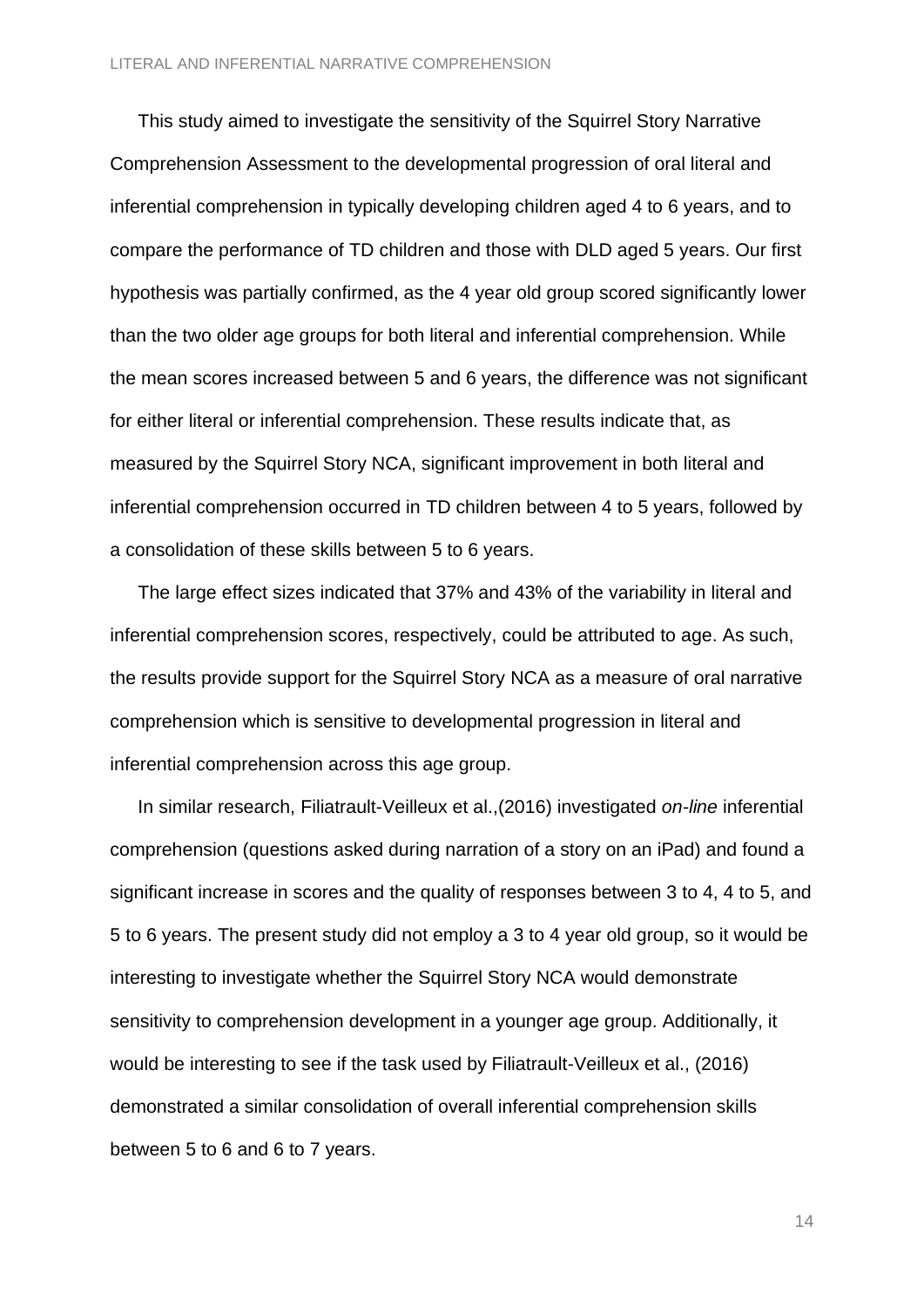The second hypothesis was confirmed, as the 5 year old children with DLD scored significantly lower than the 5 year old typically developing children for both literal and inferential comprehension, supported by large effect sizes. This aligns with a significant body of previous research identifying poor discourse-level literal and inferential comprehension in children with DLD (Adams et al., 2009; Bishop & Adams, 1992; Leinonen & Letts, 2001; Norbury & Bishop, 2002). Interestingly, the literal comprehension mean score of 3.96 for the DLD group fell approximately 1.5 standard deviations below the mean of the age-matched TD group. Similarly, the inferential comprehension mean score of 11.76 for the DLD group fell approximately 1 standard deviation below the mean of the age-matched TD group. These findings indicate that the Squirrel Story NCA is sensitive to differences in both literal and inferential comprehension between TD children and children with DLD aged 5 years.

Finally, we explored the children's responses to the different question types included within the task, predicting that there would be some evidence of developmental progression in keeping with broad predictions from the literature.

#### **Literal Questions – Typically Developing Children**

For the literal questions (Table III), the pattern of results for individual questions is similar to the results for the group data – with lower scores for the 4 year old group, and the 5 and 6 year olds scoring at a similar level. It is noteworthy that this difference was greatest for Questions 2 (literal – setting) and 10 (literal – attempts/consequence). While these questions are literal, as the information required to answer these questions was provided in the story model, it is possible that the 4 year olds may be consolidating their understanding and ability to respond to 'where' questions (Tyack & Ingram, 1977), particularly at the discourse level. As such, this age group were much less likely than the older age groups to provide one or two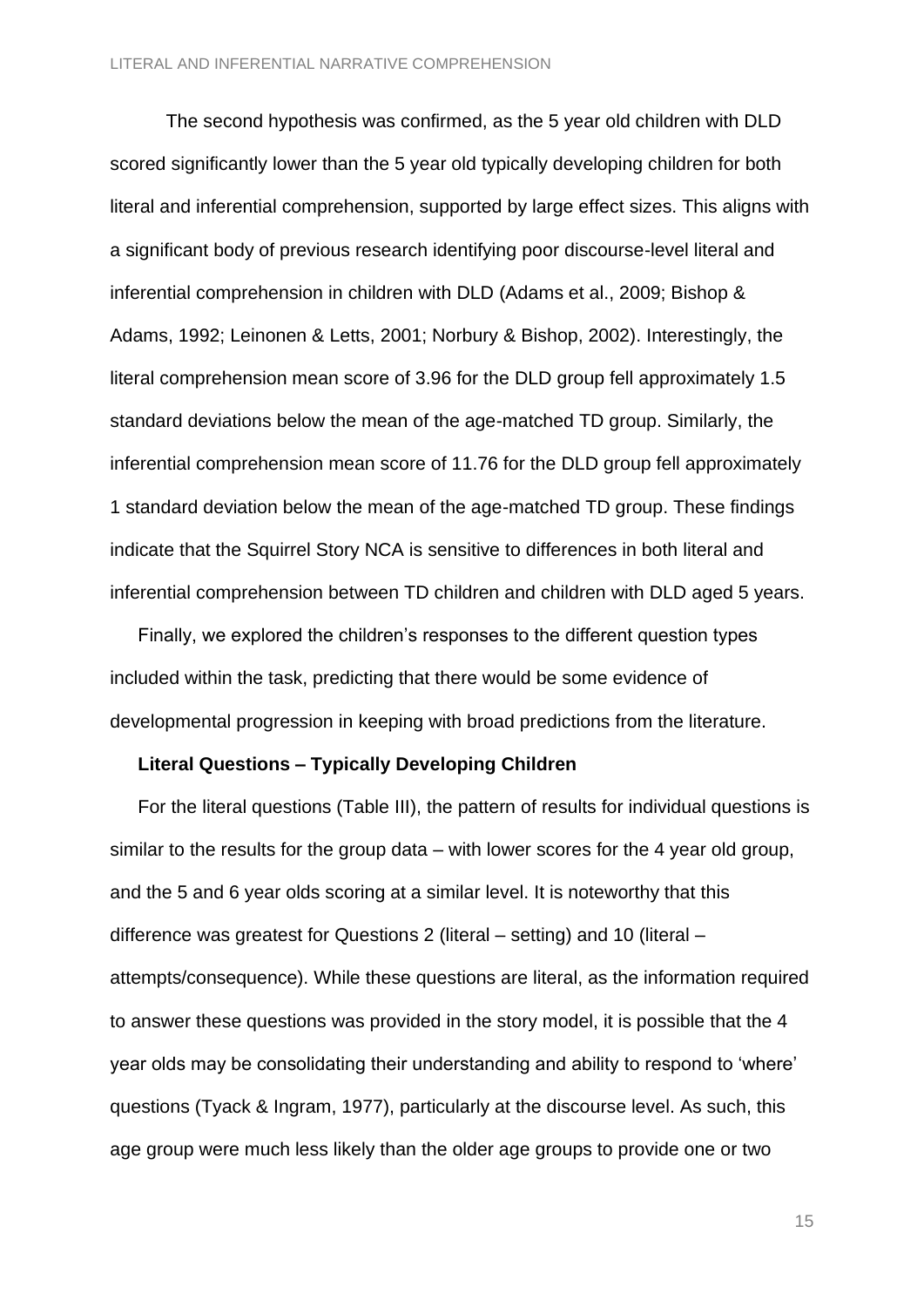appropriate settings (e.g. example 4 year old responses: *I don't know, in here*; example 5 year old responses: *in the trees and in a garden, It happened in like trees or maybe in a forest*). Additionally, for Question 10, a fully correct response required the recall of specific information related to at least two of the three actions (see Figure 1). The results indicate that, at a group level, the 4 year olds were poorer than the 5 and 6 year olds at recalling the level of information required to respond to this literal question (e.g. example 4 year old response: *he jumped;* example 5 year old response: *the baby squirrel was flying because they pushed too hard*). This pattern of performance was similar across the literal question scores.

While the 6 year old mean for literal questions was higher than that of the 5 year old group, the difference was not statistically significant. This finding may reflect that literal comprehension, as assessed by the Squirrel Story NCA, is similar across this age range. It may also indicate that the NCA is not sensitive to developmental improvement in this age group. Additionally, the Squirrel Story NCA includes 5 literal questions (compared to 14 inferential questions) and, as such, may need to include a greater number of questions to detect developmental changes in literal comprehension between 5 to 6 years. The Squirrel Story narrative was also designed for a younger age group (3 to 6 years) and so it is possible that assessment using a higher level narrative may demonstrate a greater difference in these age groups.

As previously discussed, comprehension of discourse, such as narratives, involves both bottom-up and top-down processing, as the listener must integrate the incoming message with previously stored knowledge to develop story meaning (Van Dijk & Kintsch, 1983). The listener must first comprehend the individual words, known as the literal or 'surface' representation. This surface representation is fleeting, but what remains after it decays from memory is a second level called the textbase, the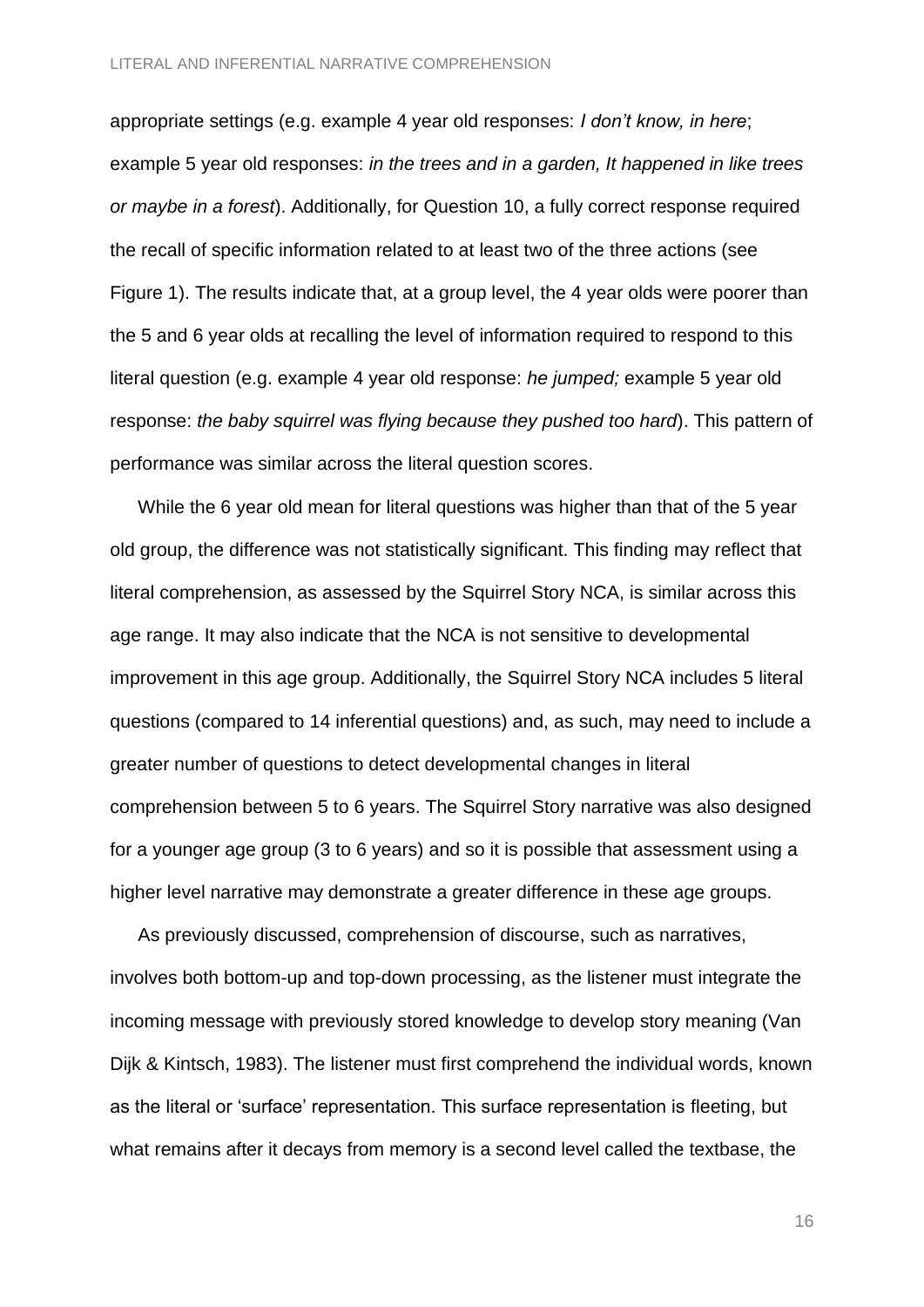online representation of meaning that has been taken from the surface representation. It is possible that the textbase representation of 4 year old children is of poorer quality compared to the older age groups, and hence they are poorer at recalling accurate and specific information from the story. Additionally, the younger age group may not have consolidated their understanding of some of the concepts required in the literal questions (such as 'who' and 'where') and were therefore more likely to respond inappropriately or with less information.

#### **Inferential Questions – Typically Developing Children**

For the inferential questions (Table IV), the overall pattern of results is again similar for each individual question as for the group data – with lower scores for the 4 year old group, while the 5 and 6 year olds showed similar scores. As compared to the 5 year old group, the 6 year old group showed a pattern of slightly higher scores across some of the questions (e.g. Question 11, causal related to attempts), including the more complex questions requiring prediction (12a and 12b) and evaluative reasoning (13a and 13b).

Overall, the scores indicate that inferring a character's internal response (emotion) was easiest for the 4 year olds (Questions 3a and 8a), consistent with a prior scoping review indicating that internal response is the first type of inference to emerge in young children (Filiatrault-Veilleux et al., 2015). Our finding is in keeping with Deconti and Dickerson (1994) who suggested that the ability of children to make emotional inferences emerges as early as 3 years, and that by 4 years, children have developed the ability to recognise emotions and infer internal responses (Ford & Milosky, 2008). Additionally, this also aligns with the finding of Filiatrault-Veilleux et al., (2016) who found that typically developing children aged 4 to 5 years are fairly accurate at inferring character internal responses.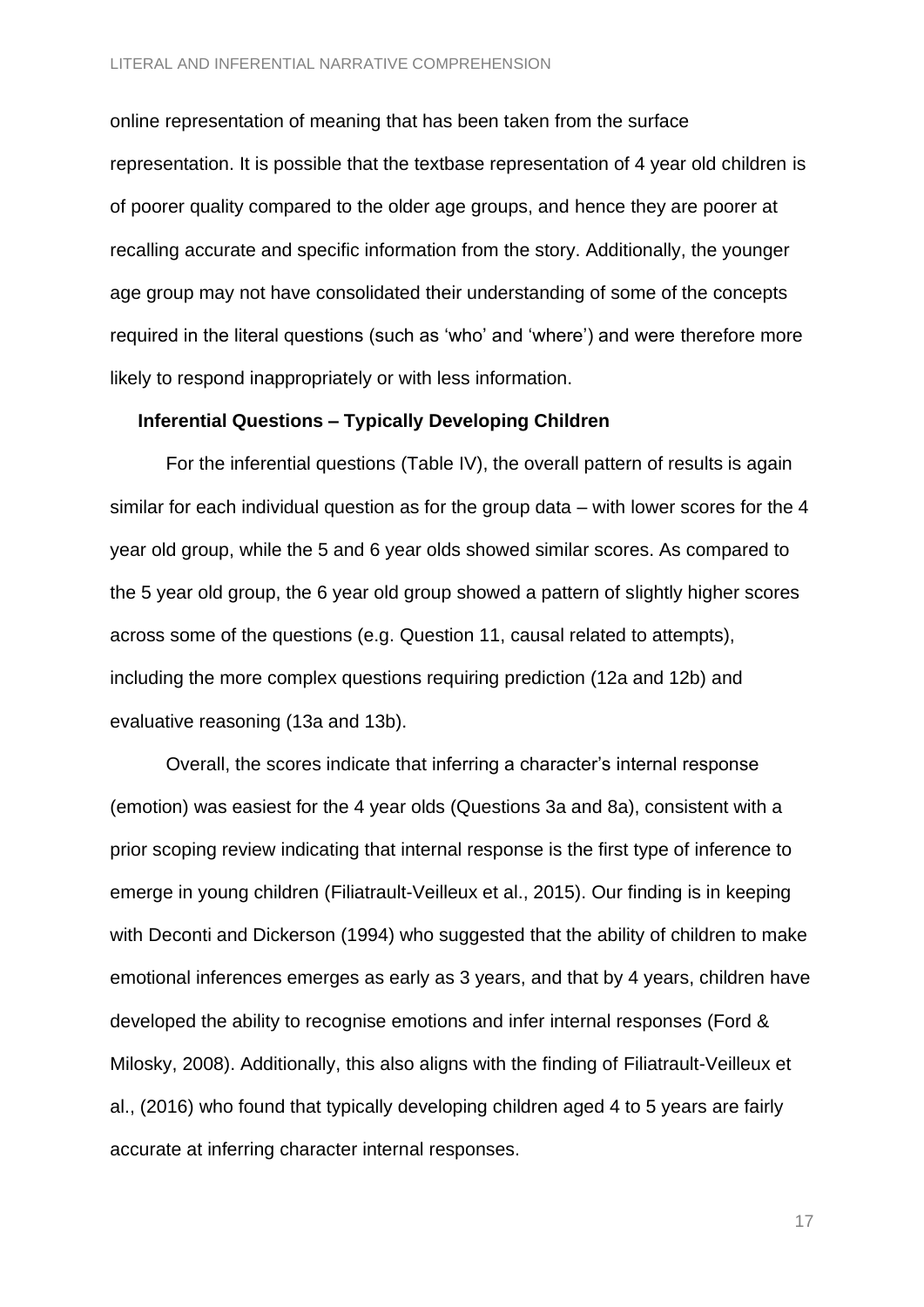Each of the internal response questions are followed by a 'why' question. For example, Question 3a "*Look at the animals in this picture. How do you think they are feeling*?" is followed by Question 3b "*Why do they feel \_\_\_\_\_\_?".* While both 3a and 3b are classified as causal inferencing, the 'why' questions are thought to promote deeper inferencing because they require an explicit explanation of reasoning (as opposed to a single word to express an emotion). The scores indicate that the 4 year old group were much poorer in providing this explicit reasoning when compared to the 5 and 6 year old groups. While the five and six year olds in this study were generally not providing specific, higher level reasoning, they were able to provide appropriate reasoning, which aligns with previous evidence that typically developing children generally respond appropriately to 'why' internal response questions between four and five years of age (Spackman et al., 2006).

Some of the casual consequence questions, such as Question 4b, were particularly hard for all three age groups in our study. This is consistent with the finding that inferences related to causal relations (i.e. consequences) were rarely produced by 4 and 5 year olds (Tompkins et al., 2013). Similarly, questions requiring prediction beyond the end of the story (12a and 12b) were difficult for all three age groups, with scores indicating that, at a group level, the 4 year olds were unable to provide an appropriate prediction (*M* scores = 0.18 and 0.05, respectively). Filiatrault-Veilleux et al., (2016) found that the ability to make predictions during a story increased gradually between 3 to 6 years, with the majority of 5 to 6 year olds providing appropriate prediction. This differing finding may be reflective of the method of assessment (i.e. on-line vs. off-line questions) and thus the placement of prediction questions. In the Filiatrault-Veilleux et al., (2016) study, prediction was required *during* the story whereas in the present study prediction was required *after*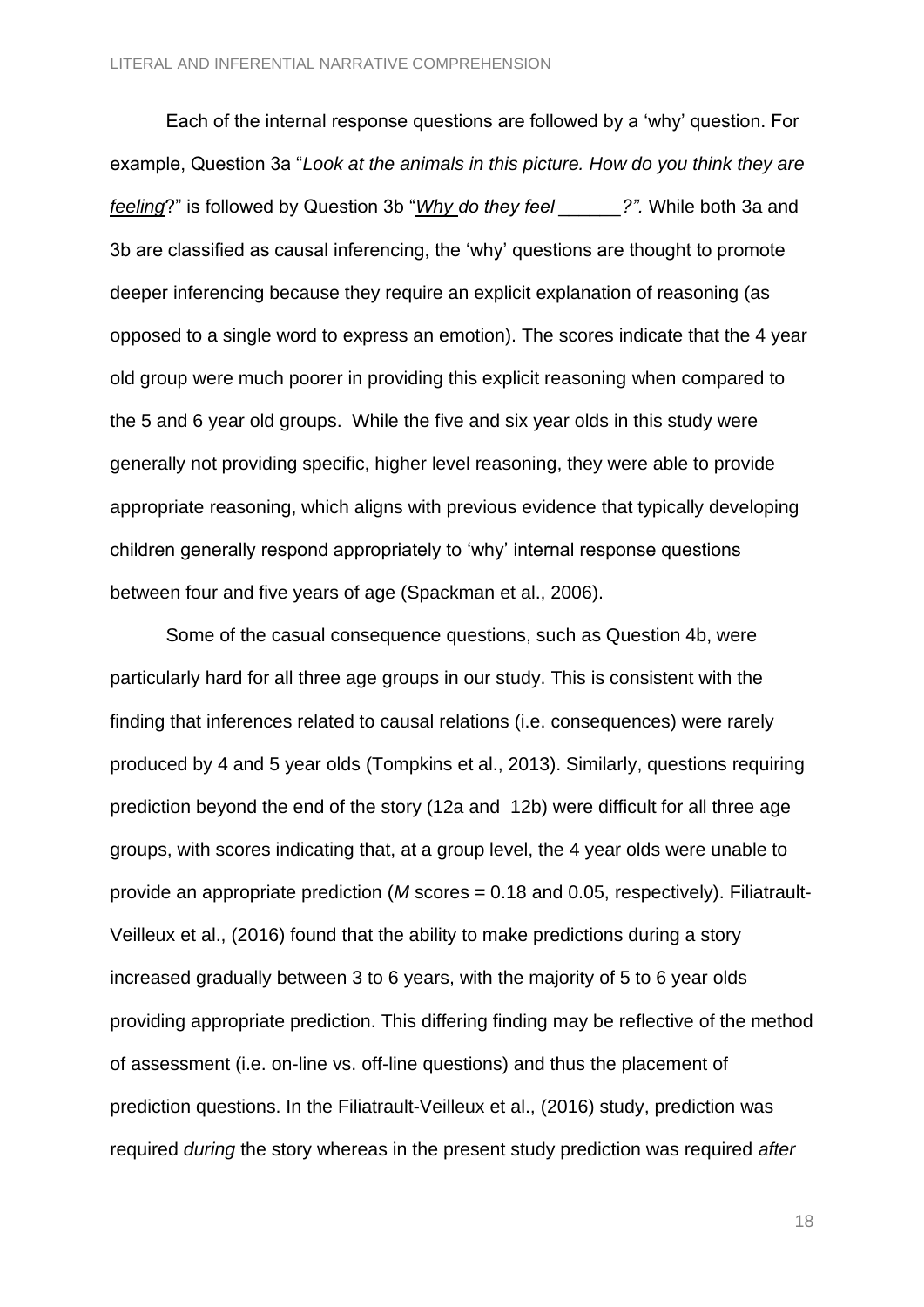the story, potentially reflecting a higher level of global coherence as a complete, integrated representation, and reflection on, the story was required to make an accurate prediction. This warrants further investigation.

Additionally, the evaluative questions appeared difficult for all three age groups, with appropriate responses demonstrated at a group level in the 6 year olds. Responding appropriately to the evaluative questions required understanding, judgement, and reflection on the story theme, and therefore can be considered to probe more complex inferencing requiring integration of the whole story with background knowledge (van Kleeck, 2008).

As per the finding for literal comprehension, while the 6 year old group scores were higher than those of the 5 year old group for inferencing, the difference was not statistically significant. While this may indicate that there was no significant improvement in inferential comprehension between these ages, the finding may also reflect that the Squirrel Story NCA is not as sensitive to any developmental improvement in this older age range. As for literal comprehension, it would be interesting to compare these findings to assessment of the same age groups with a higher level narrative.

# **Literal and Inferential Questions – Children with Developmental Language Disorder**

The 5 year old DLD group performed more poorly than the 5 year old TD group across all literal questions. Their ability to respond correctly to 'who' and 'where' questions was weaker than all of the TD age groups – including the 4 to 5 year olds – and their performance on the 'what's happening/happened' questions was similar to the younger, 4 to 5 year old TD group.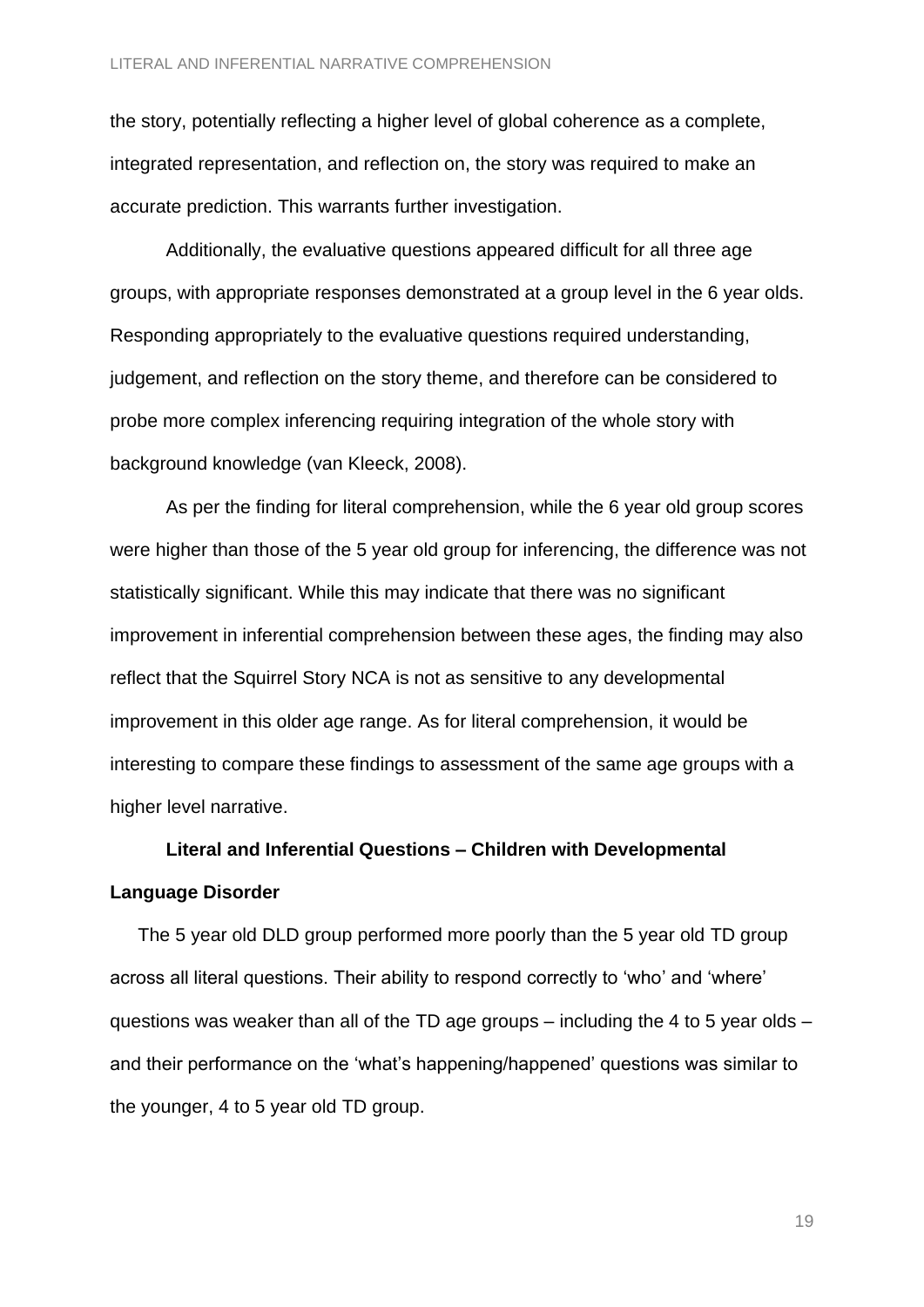In terms of inferential comprehension, the DLD group performed similarly to the 5 and 6 year old groups on causal questions relating to the character's internal response (3a), consequence, and initiating event/goal. Interestingly, the DLD group performed better than all TD groups when required to infer a higher level emotion (8a). It is possible that the intervention provided at the Language Development Centre influenced this finding, as there is a strong focus on higher level emotions within narratives in the classroom programmes. The DLD group showed poorer performance than the 5 and 6 year old TD groups on causal inference requiring reasoning for a character's internal response (8b), initiating event/goal, and prediction. They performed similarly to the younger, 4 year old TD group on causal questions requiring reasoning for a character's internal response (3b), consequence, and evaluation of the story theme, and poorer than all TD groups on the causal question related to attempts. As such, descriptively, the results indicate that the 5 year olds with DLD had the most difficulty with inferential questions requiring explicit causal reasoning (related to initiating event/goal, internal response, attempts, and consequence), prediction, and evaluative reasoning. Consistent with the literature, these findings reflect poor literal and inferential comprehension in young children with DLD, which may reflect a variety of difficulties including both bottom-up and top-down processing, such as poor understanding of the question concepts, vocabulary, and syntactic comprehension, poor phonological short-term memory, and poorer story schema, (Adams et al., 2009; Bishop & Adams, 1992; Currie & Cain, 2015; Dawes, Leitão, Claessen, & Kane, 2018; Norbury & Bishop, 2002; Potocki et al., 2013).

Overall, the emerging patterns in our exploration of this data are in keeping with the few studies that have explored the development of oral narrative comprehension in young TD children (Filiatrault-Veilleux et al., 2015, 2016). The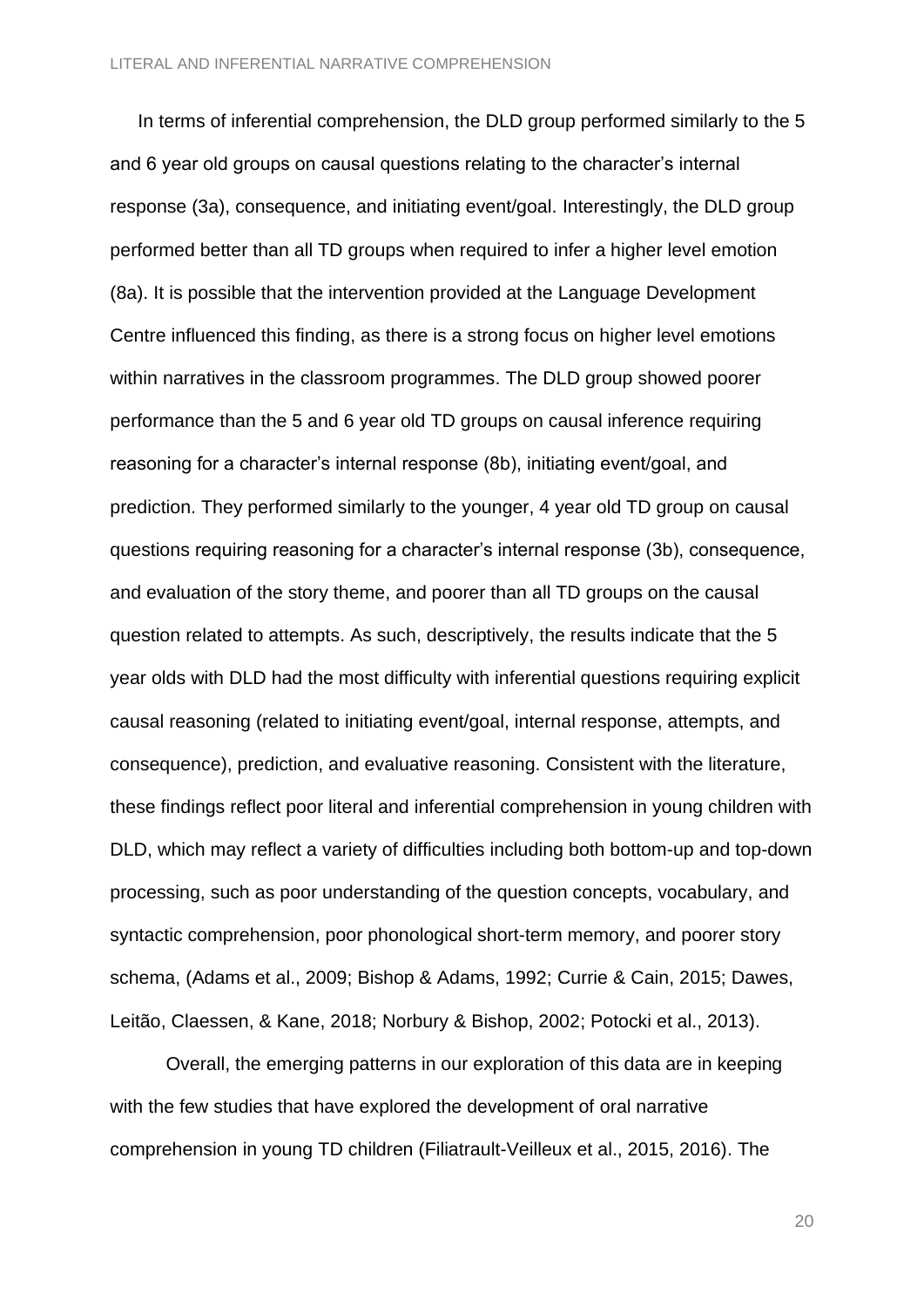findings are also consistent with the body of literature demonstrating that children with DLD tend to show particularly poor literal and inferential discourse comprehension (Bishop & Adams, 1992; Botting & Adams, 2005; Norbury & Bishop, 2002). We plan to explore these patterns in more detail with further collection of data on typically developing children and across a wider range of age groups for children with DLD.

#### **Limitations**

This study provides preliminary data for The Squirrel Story NCA with young TD and DLD children. It is pertinent for the findings of this study to be replicated and extended. It is also important to note that teachers identified the TD participants as having typically developing speech and language skills as the research team did not have the resources to complete speech and language assessments with all participants. Additionally, the Squirrel Story is a simple narrative for young children so it is possible that greater differences in comprehension between 5 to 6 and 6 to 7 years would emerge using a higher level narrative.

#### **Clinical Implications**

The Squirrel Story Narrative Comprehension Assessment is a reliable, practical, and efficient way of assessing both literal and inferential oral comprehension in young children, particularly between the ages of 4 to 6 years. It is sensitive to developmental changes in typically developing children, particularly between the ages of 4 and 5 years, and to differences in both literal and inferential comprehension between typically developing children and children with developmental language disorder. Effective discourse comprehension is a vital skill for effective communication and learning, and this study provides clinicians and teachers with reference data which can be used to guide interpretation of the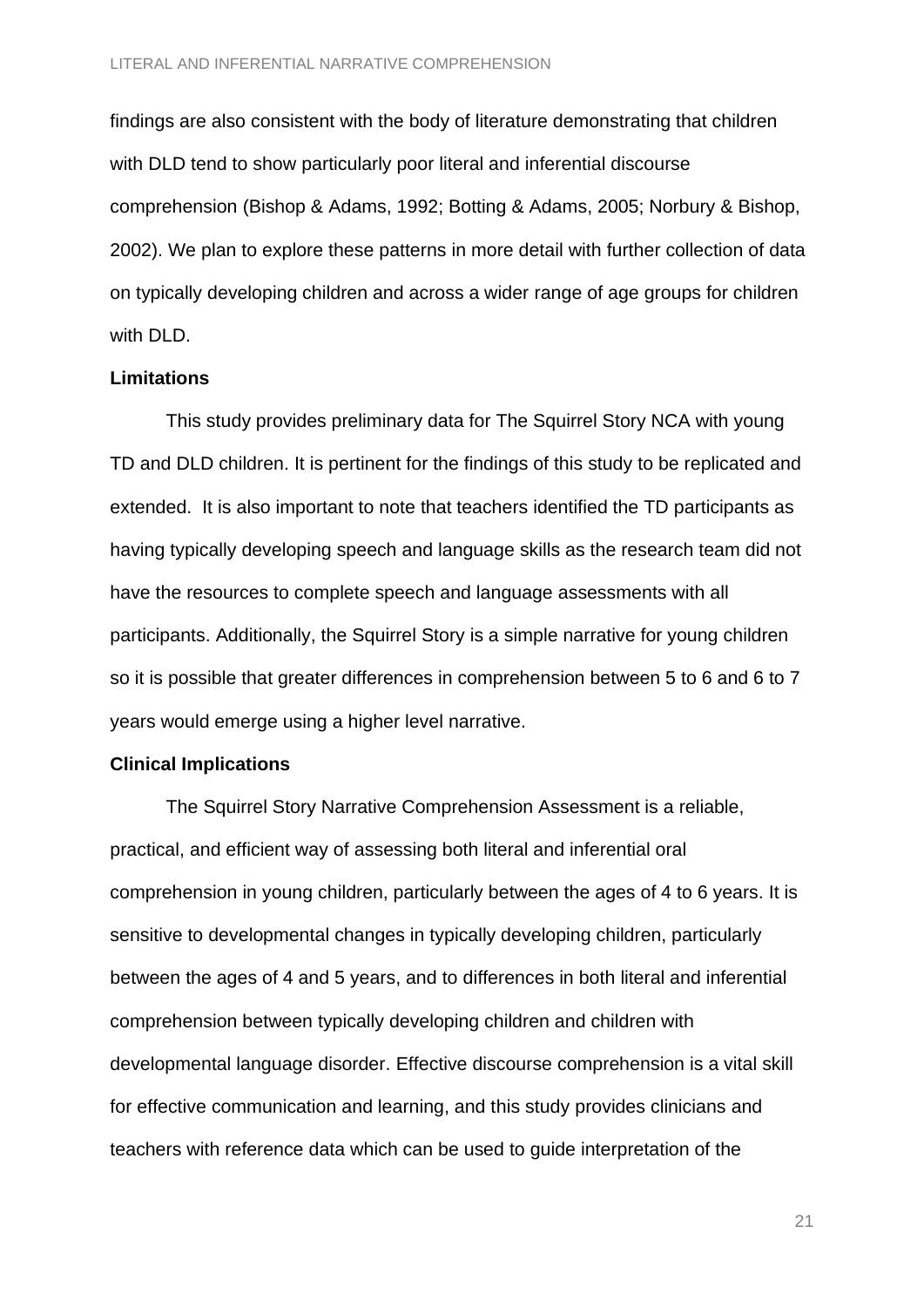performance of children aged 4 to 6 years and inform goal setting for intervention and the classroom context.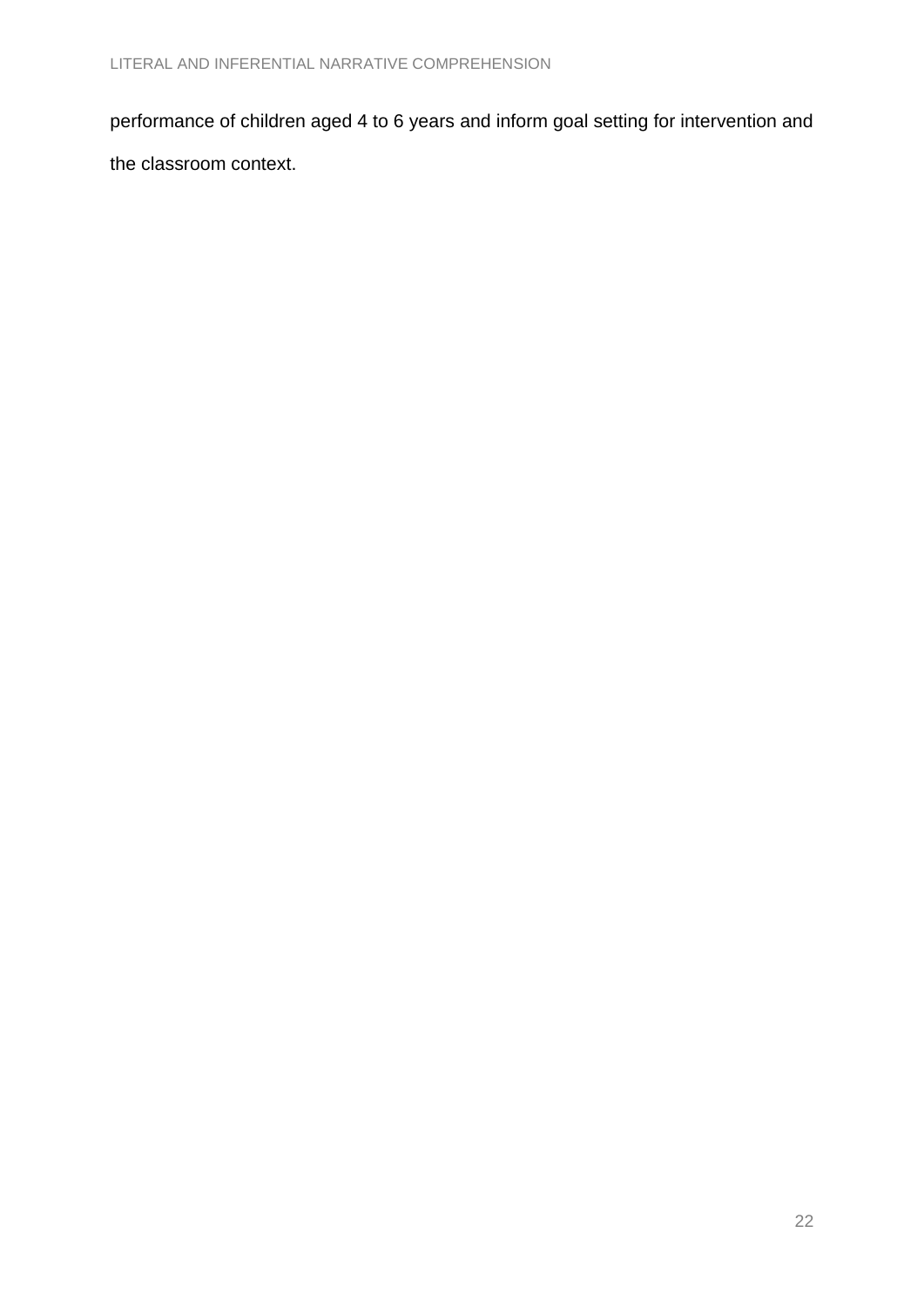#### **References**

Adams, C., Clarke, E., & Haynes, R. (2009). Inference and sentence comprehension in children with specific or pragmatic language impairments. *International Journal of Language & Communication Disorders, 44*(3), 301-318. doi:doi:10.1080/13682820802051788

Bishop, D., & Adams, C. (1992). Comprehension Problems in Children with Specific Language Impairment: Literal and inferential meaning. *Journal of Speech and Hearing Research, 35*, 119-129. doi:10.1044/jshr.3501.119

Bishop, D. (2014). *Uncommon Understanding: Development and Disorders of Language Comprehension in Children* (Classic ed.). Hove: UK: Psychology Press.

Bishop, D., Snowling, M., Thompson, P., Greenhalgh, T., & CATALISE-2 Consortium. (2016). CATALISE: a multinational and multidisciplinary Delphi consensus study 2 of problems with language development. Phase 2. Terminology. *PeerJ Preprints*.

Botting, N., & Adams, C. (2005). Semantic and inferencing abilities in children with communication disorders. *International Journal of Language & Communication Disorders, 40*(1), 49-66.

doi:10.1080/13682820410001723390

- Boudreau, D. (2008). Narrative Abilities: Advances in research and implications for clinical practice. *Topics in Language Disorders, 28*(2), 99-114. doi: 10.1097/01.TLD.0000318932.08807.da
- Burris, S. E., & Brown, D. D. (2014). When all children comprehend: Increasing the external validity of narrative comprehension development research. Frontiers in Psychology, 5, 168. http://dx.doi.org/10.3389/fpsyg.2014.00168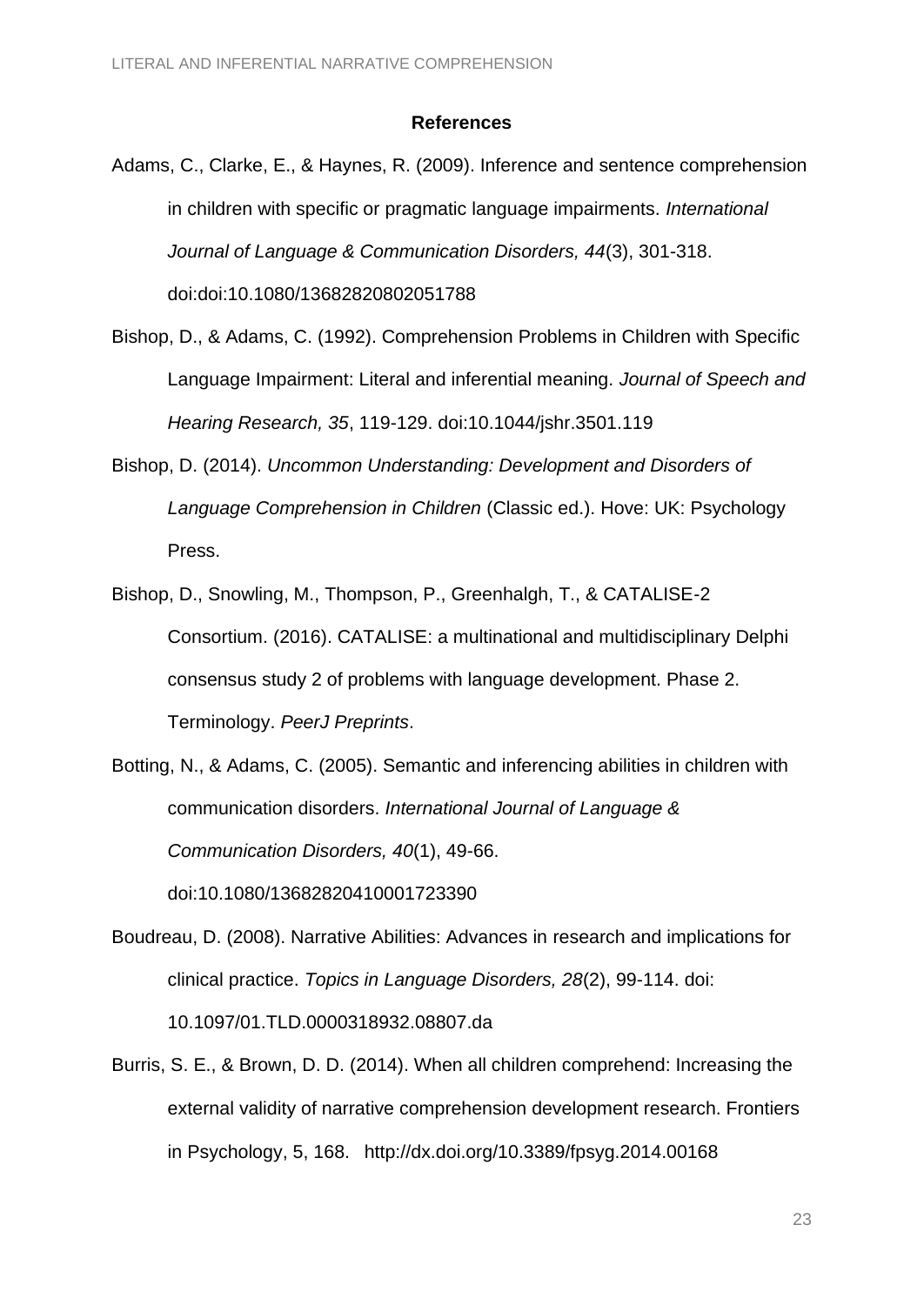- Cain, K., & Oakhill, J. (2007). Comprehension Processes and Impairments in Typically Developing Children. In K. Cain & J. Oakhill (Eds.), *Children's Comprehension Problems in Oral and Written Language: A Cognitive Perspective*. New York: The Guilford Press.
- Carey, J., Leitão, S., & Allan, L. (2006). Squirrel Story Narrative Assessment. Keighley: Black Sheep Press.
- Cicchetti, D. V. (1994). Guidelines, criteria, and rules of thumb for evaluating normed and standardized assessment instruments in psychology. Psychological assessment, 6(4), 284. doi: 10.1037/1040-3590.6.4.284
- Conti-Ramsden, G., Crutchley, A., & Botting, N. (1997). The extent to which psychometric tests differentiate subgroups of children with SLI. Journal of Speech, Language & Hearing Research, 40(4), 765-777. doi: 10.1044/jslhr.4004.765
- Currie, N. K., & Cain, K. (2015). Children's inference generation: The role of vocabulary and working memory. *Journal of Experimental Child Psychology, 137*, 57-75. doi:10.1016/j.jecp.2015.03.005
- Dawes, E. C. (2017). *The hidden language skill: oral inferential comprehension in children with developmental language disorder.* (Doctor of Philosophy), Curtin University, Perth, Australia. Retrieved from <https://espace.curtin.edu.au/handle/20.500.11937/56528>

Dawes, E., Leitão, S., Claessen, M., & Black Sheep Press Ltd. (2018). The Squirrel Story Narrative Comprehension Assessment (NCA). Retrieved from https://www.blacksheeppress.co.uk/product/squirrel-story-narrativecomprehension-assessment-nca/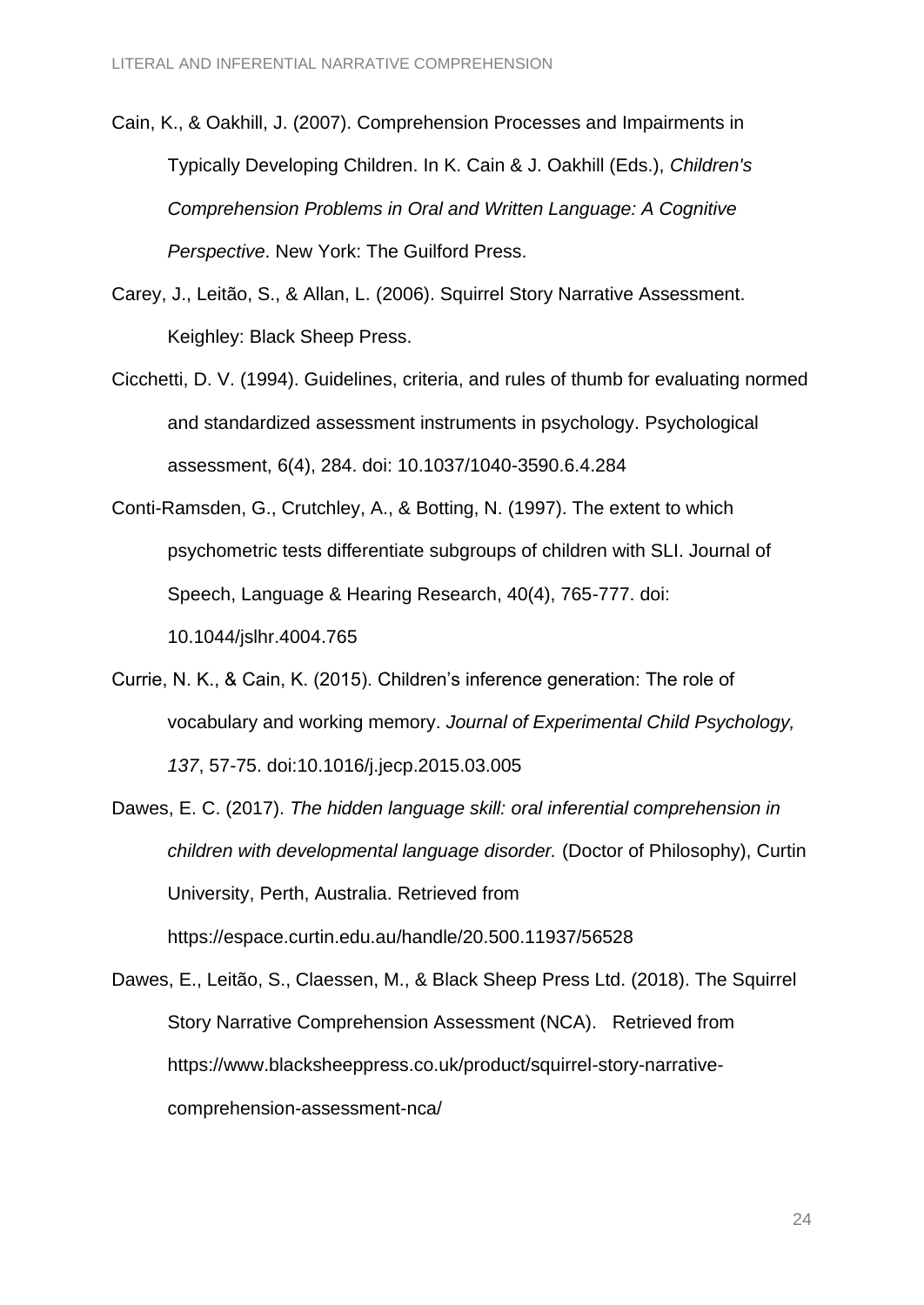- Dawes, E., Leitão, S., Claessen, M., & Kane, R. (2018). A profile of the language and cognitive skills contributing to oral inferential comprehension in young children with developmental language disorder. *International Journal of Language & Communication Disorders, 53*(6), 1139-1149. doi:10.1111/1460- 6984.12427
- Desmarais, C., Nadeau, L., Trudeau, N., Filiatrault-Veilleux, P., & Maxes-Fournier, C. (2013). Intervention for improving comprehension in 4-6 year old children with specific language impairment: practicing inferencing is a good thing. *Clinical Linguistics & Phonetics, 27*(6-7), 540-552. doi: 10.3109/02699206.2013.791880
- Dodwell, K., & Bavin, E. L. (2008). Children with specific language impairment: an investigation of their narratives and memory. International Journal of Language & Communication Disorders, 43(2), 201-218. doi:10.1080/13682820701366147
- Faul, F., Erdfelder, E., Lang, A. G., & Buchner, A. (2007). G\* Power 3: A flexible statistical power analysis program for the social, behavioral, and biomedical sciences. Behavior research methods, 39(2), 175-191.
- Fey, M., Catts, H., Proctor-Williams, K., Tomblin, J. B., & Zhang, X. (2004). Oral and Written Story Composition Skills of Children With Language Impairment. J Speech Lang Hear Res, 47(6), 1301-1318. doi:10.1044/1092-4388(2004/098)

Filiatrault-Veilleux, P., Bouchard, C., Trudeau, N., & Desmarais, C. (2015). Inferential comprehension of 3-6 year olds within the context of story grammar: a scoping review. International Journal of Language & Communication Disorders, 50(6), 737-749. doi:10.1111/1460-6984.12175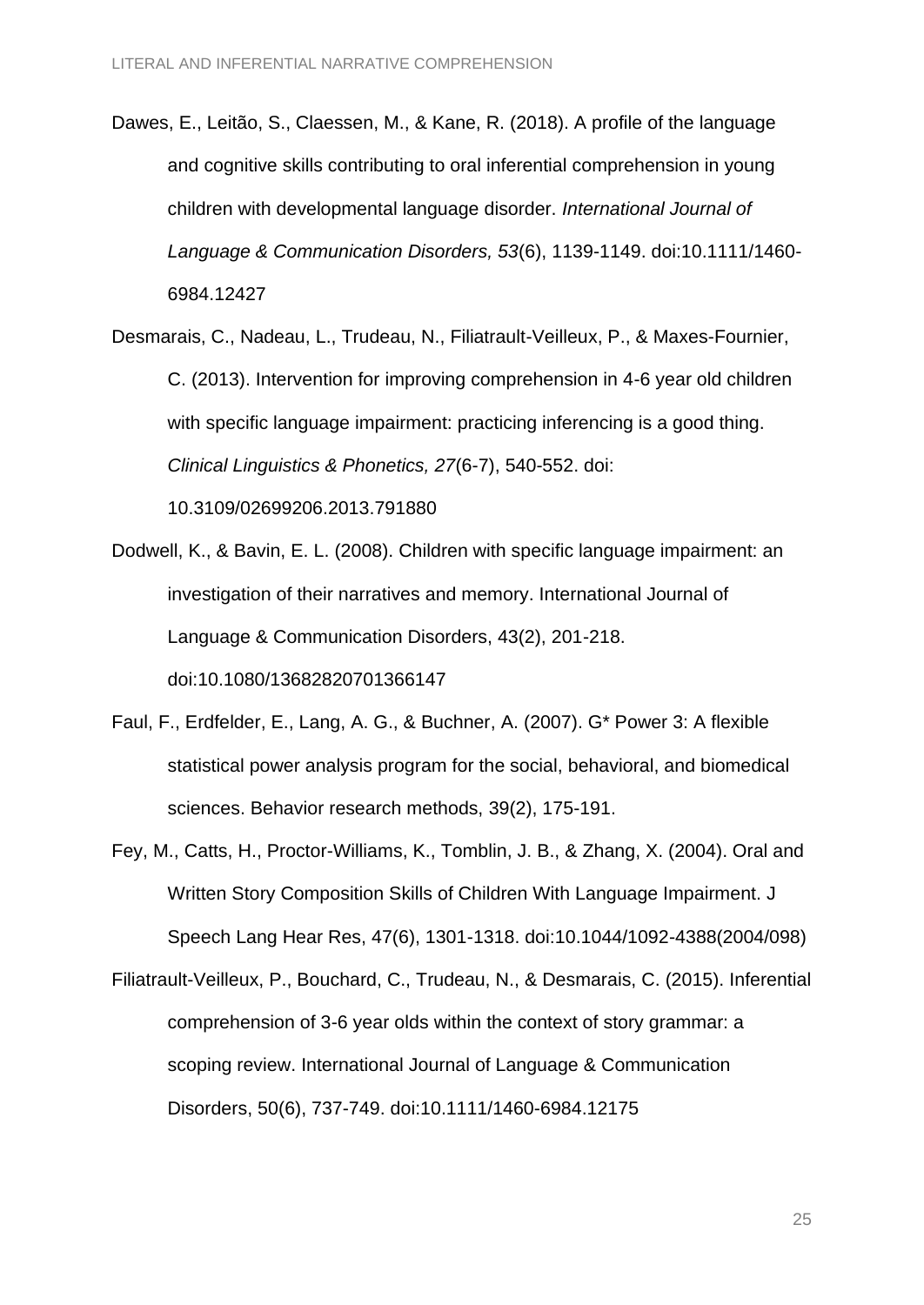Filiatrault-Veilleux, P., Bouchard, C., Trudeau, N., & Desmarais, C. (2016). Comprehension of Inferences in a Narrative in 3- to 6-Year-Old Children. Journal of Speech, Language & Hearing Research, 59(5), 1099-1110. doi:10.1044/2016\_JSLHR-L-15-0252

Ford, J., & Milosky, L. (2008). Inference Generation During Discourse and Its Relation to Social Competence: An Online Investigation of Abilities of Children With and Without Language Impairment. J Speech Lang Hear Res, 51(2), 367-380. doi:10.1044/1092-4388(2008/027)

Graesser, A., Millis, K., & Zwaan, R. (1997). Discourse Comprehension. *Annual Review of Psychology, 48*(1), 163-189. doi:10.1146/annurev.psych.48.1.163

Kaderavek, J., & Sulzby, E. (2000). Narrative Production by Children With and Without Specific Language Impairment: Oral Narratives and Emergent Readings. J Speech Lang Hear Res, 43(1), 34-49. doi: 10.1044/jslhr.4301.34

- Kintsch, W., & Rawson, K. (2005). Comprehension. In M. Snowling & C. Hulme (Eds.), *The Science of Reading: A Handbook* (pp. 209-226). Oxford: Blackwell Publishing.
- Deconti, K., & Dickerson, D. J. (1994). Preschool children's understanding of the situational determinants of others' emotions. Cognition and Emotion, 8 (5), 453–472. doi: 10.1080/02699939408408952
- Leonard, L. (2014). Children with Specific Language Impairment. Cambridge: MA: The MIT Press.
- Leinonen, C., & Letts, E. (2001). Comprehension of inferential meaning in languageimpaired and language normal children. *International journal of language & communication disorders*, *36*(3), 307-328. doi: [10.1080/13682820110045829](https://doi.org/10.1080/13682820110045829)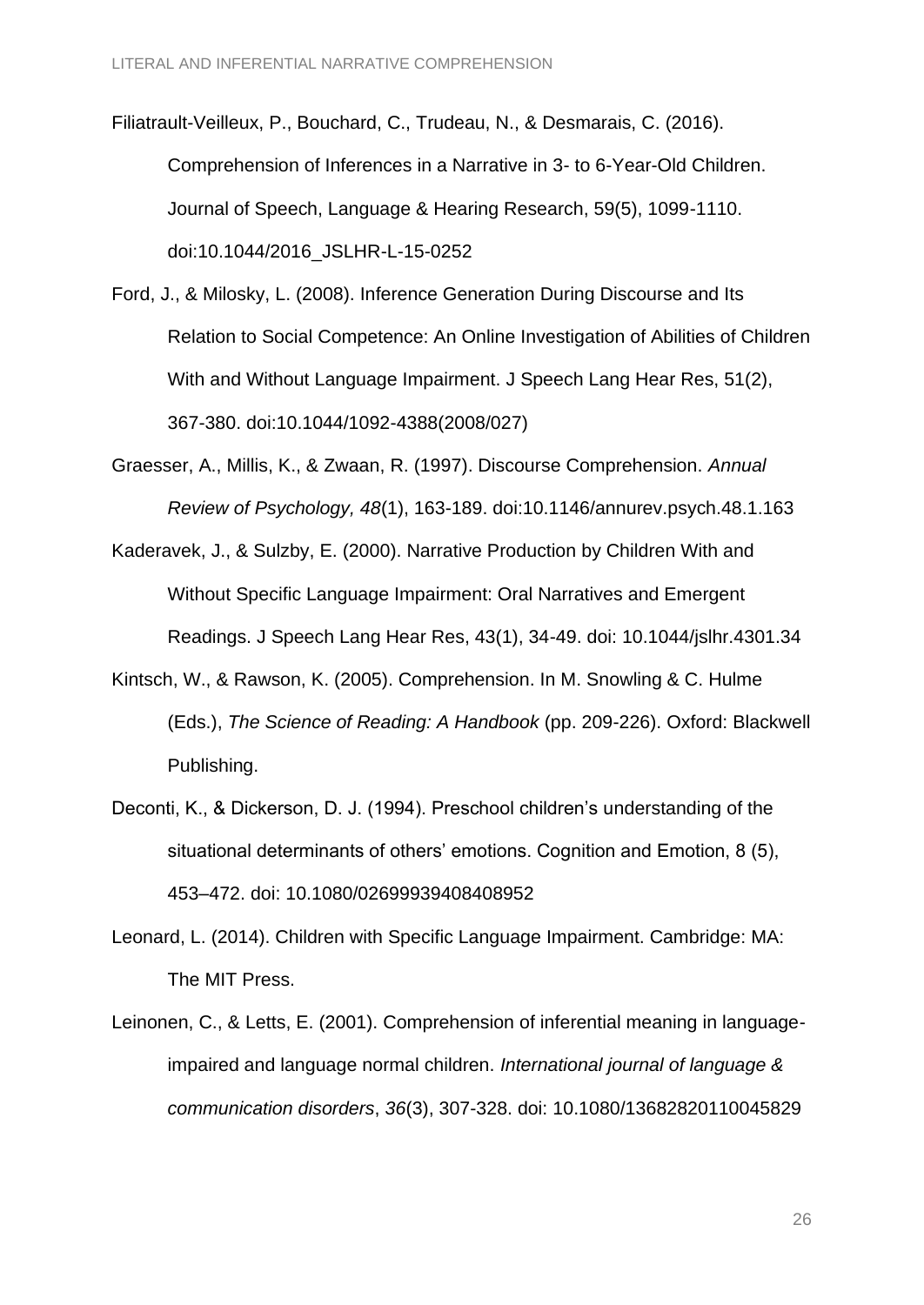Lynch, J. S., and van den Broek, P. (2007). Understanding the glue of narrative structure: children's on- and off-line inferences about characters' goals. Cognitive Development, 22, 323–340. doi:10.1016/j.cogdev.2007.02.002

- Norbury, C. F., & Bishop, D. (2002). Inferential processing and story recall in children with communication problems: a comparison of specific language impairment. pragmatic language impairment and high-functioning autism. International Journal of Language & Communication Disorders, 37(3), 227-251. doi:10.1080/13682820210136269
- Norbury, C. F., Gooch, D., Wray, C., Baird, G., Charman, T., Simonoff, E., . . . Pickles, A. (2016). The impact of nonverbal ability on prevalence and clinical presentation of language disorder: evidence from a population study. Journal of Child Psychology and Psychiatry, n/a-n/a. doi:10.1111/jcpp.12573
- Paris, & Paris. (2003). Assessing narrative comprehension in young children. Reading Research Quarterly, 38(1), 36-76. doi:10.1598/rrq.38.1.3
- Potocki, A., Ecalle, J., & Magnan, A. (2013). Narrative Comprehension Skills in 5- Year-Old Children: Correlational Analysis and Comprehender Profiles. *Journal of Educational Research, 106*(1), 14-26. doi:10.1080/00220671.2012.667013
- Renz, K., Lorch, E. P., Milich, R., Lemberger, C., Bodner, A., and Welsh, R. (2003). On-line story representation in boys with attention deficit hyperactivity disorder. Journal of Abnormal Child Psychology, 31, 93–104. http://dx.doi.org/10.1023/A:1021777417160
- Silva, M., & Cain, K. (2015). The Relations Between Lower and Higher Level Comprehension Skills and Their Role in Prediction of Early Reading Comprehension. *Journal of Educational Psychology, 107*(2), 321-331. doi:10.1037/a0037769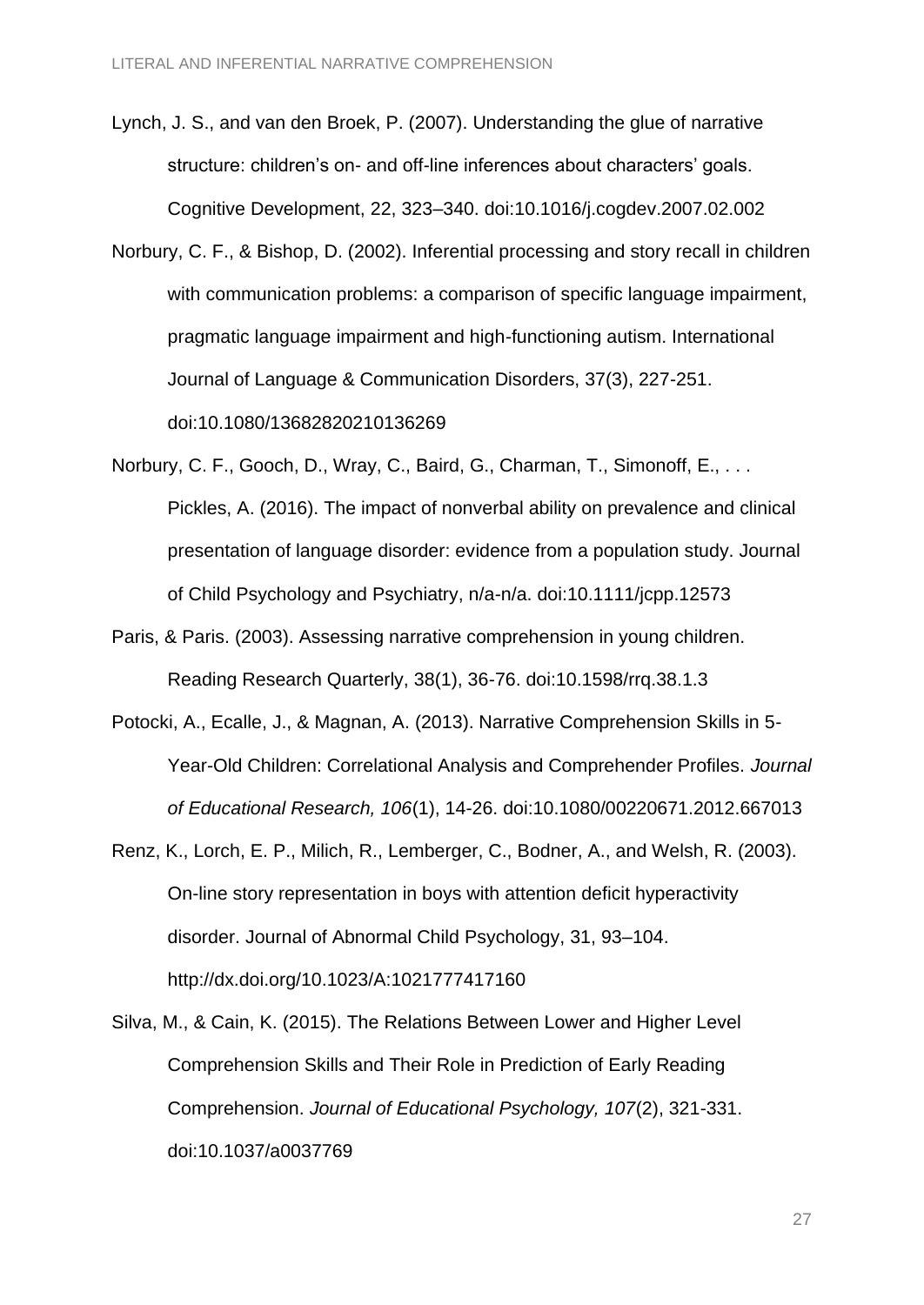- Spackman, M. P., Fujiki, M., & Brinton, B. (2006). Understanding emotions in context: the effects of language impairment on children's ability to infer emotional reactions. International Journal of Language & Communication Disorders, 41(2), 173-188. doi:10.1080/13682820500224091
- Tomblin, J. B., Records, N. L., Buckwalter, P., Zhang, X., Smith, E., & O'Brien, M. (1997). Prevalence of Specific Language Impairment in Kindergarten Children. J Speech Lang Hear Res, 40(6), 1245-1260.
- Tompkins, V., Guo, Y., & Justice, L. (2013). Inference generation, story comprehension, and language skills in the preschool years. Reading and Writing, 26(3), 403-429. doi:10.1007/s11145-012-9374-7
- Tyack, D., & Ingram, D. (1977). Children's production and comprehension of questions. *Journal of Child Language, 4*(2), 211-224. doi:10.1017/S030500090000161
- van Daal, J., Verhoeven, L., & van Balkom, H. (2004). Subtypes of Severe Speech and Language Impairments: Psychometric evidence from 4-year-old children in the netherlands. Journal of Speech, Language & Hearing Research, 47(6), 1411-1423. doi:10.1044/1092-4388(2004/105)
- van den Broek, P., Tzeng, Y., Risden, K., Trabasso, T., & Basche, P. (2001). Inferential questioning: Effects on comprehension of narrative texts as a function of grade and timing. Journal of Educational Psychology, 93(3), 521. doi:10.1037/0022-0663.93.3.521
- van Dijk, T., & Kintsch, W. (1983). Strategies of Discourse Comprehension. New York: Academic Press.
- van Kleeck, A. (2008). Providing Preschool Foundations for Later Reading Comprehension: The importance of and ideas for targeting inferencing in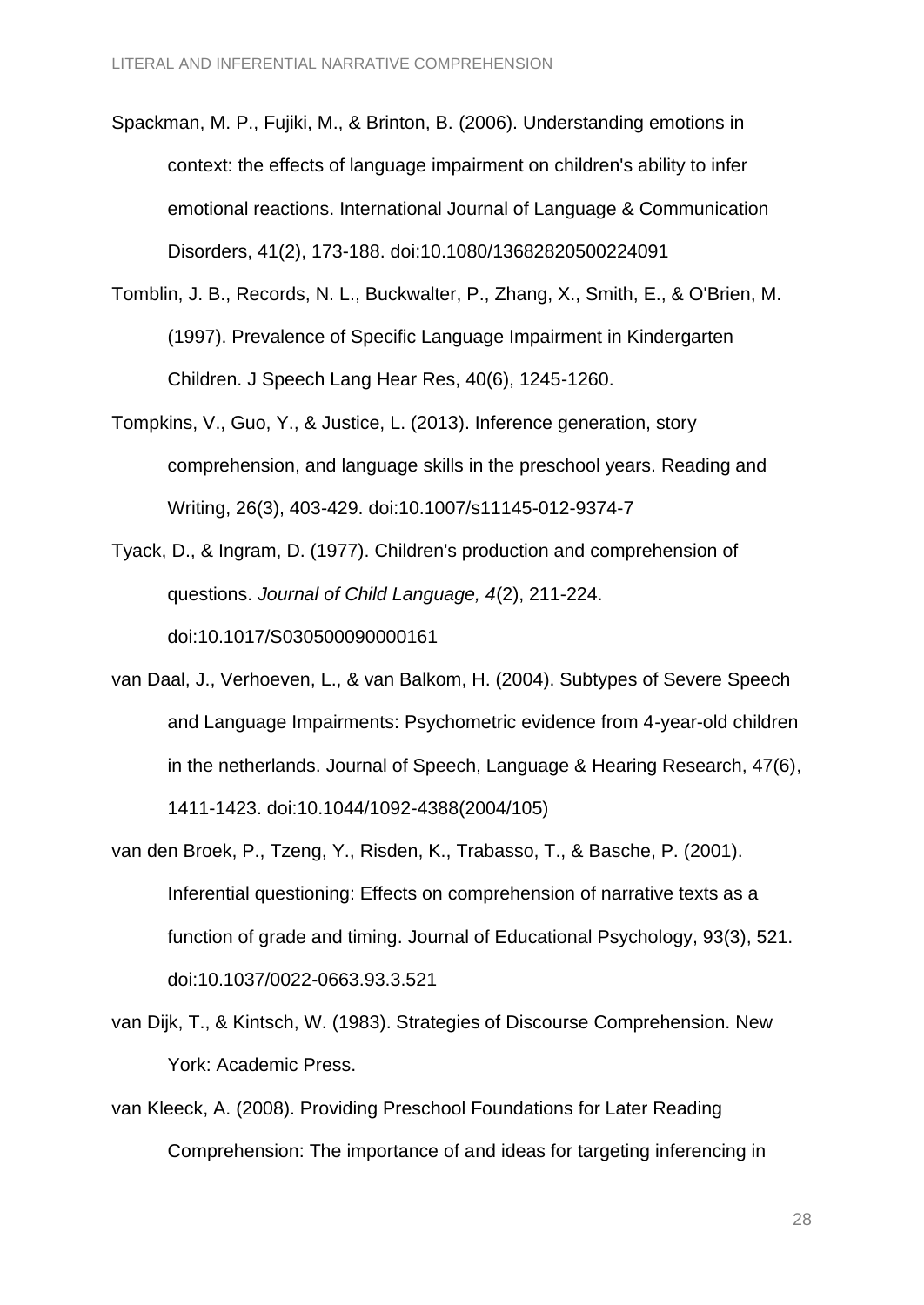storybook-sharing interventions. Psychology in Schools, 45(7), 627-643. doi:10.1002/pits.20314

- van Kleeck, A., Vander Woude, J., & Hammett, L. (2006). Fostering Literal and Inferential Language Skills in Head Start Preschoolers with Language Impairment Using Scripted Book-Sharing Discussions. *American Journal of Speech - Language Pathology, 15*, 85-95. doi: 10.1044/1058-0360(2006/009)
- Westby, C., & Washington, K. N. (2017). Using the International Classification of Functioning, Disability and Health in Assessment and Intervention of School-Aged Children With Language Impairments. Language, speech, and hearing services in schools, 48(3), 137-152. doi: [10.1044/2017\\_LSHSS-16-0037](http://dx.doi.org/10.1044/2017_LSHSS-16-0037)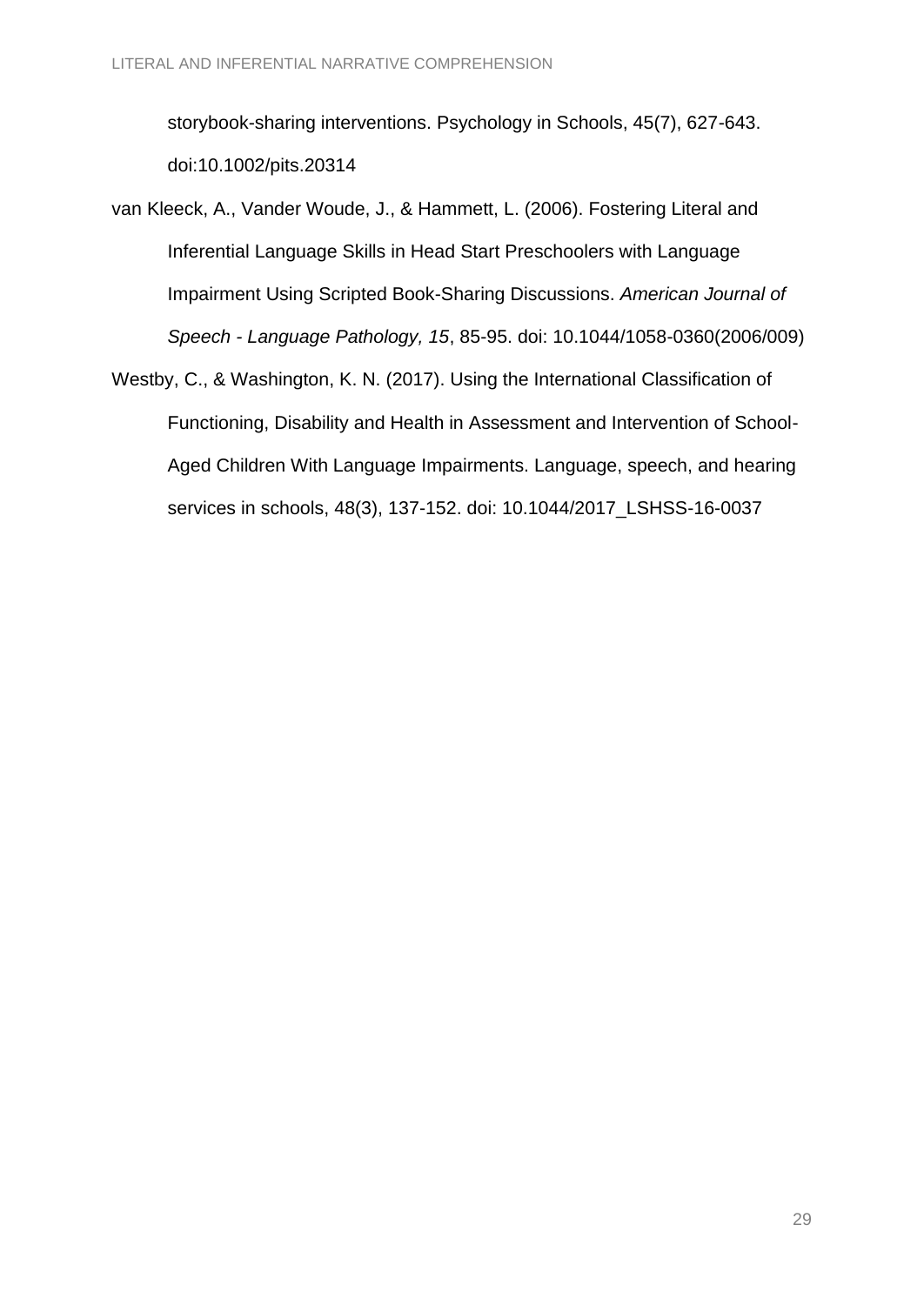| <b>Score</b> | <b>Age Group</b> | $\boldsymbol{n}$ | Mean (SD)   | <b>Median</b> | Range     | <b>1SD Range</b> |
|--------------|------------------|------------------|-------------|---------------|-----------|------------------|
| Literal      | $4:0 - 4:11$     | 44               | 4.23(1.20)  | 4             | $2 - 6$   | $3.03 - 5.43$    |
| (110)        | $5:0 - 5:11$     | 31               | 5.94(1.34)  | 6             | $4 - 9$   | $4.60 - 7.14$    |
|              | $6:0 - 6:11$     | 57               | 6.65(1.54)  | 7             | $3 - 10$  | $5.11 - 8.19$    |
| Inferential  | $4:0 - 4:11$     | 44               | 8.95(4.11)  | 9             | $0 - 19$  | $4.84 - 13.06$   |
| (28)         | $5:0 - 5:11$     | 31               | 14.97(3.11) | -14           | $11 - 22$ | $11.86 - 18.08$  |
|              | $6:0 - 6:11$     | 57               | 16.11(3.82) | 17            | $9 - 23$  | $12.29 - 19.93$  |
|              |                  |                  |             |               |           |                  |

# **Table I: Squirrel Story Narrative Comprehension Assessment Scores for the Typically Developing Group**

**Table II: Squirrel Story Narrative Comprehension Assessment Scores for the Developmental Language Disorder Group**

| <b>Score</b>        | <b>Age Group</b> | $\mathbf n$ | Mean (SD)                  | <b>Median</b> | Range    | <b>1SD Range</b> |
|---------------------|------------------|-------------|----------------------------|---------------|----------|------------------|
| Literal<br>(110)    | $5:0 - 5:11$     | 94          | $3.96$ (1.36) <sup>*</sup> | 4             | $1 - 7$  | $2.6 - 5.32$     |
| Inferential<br>(28) | $5:0 - 5:11$     | 94          | $11.76$ $(3.08)^*$ 12      |               | $4 - 19$ | $8.68 - 14.84$   |

*Note: an asterisk (\*) denotes a statistically significant difference between DLD and TD scores in the same age group.*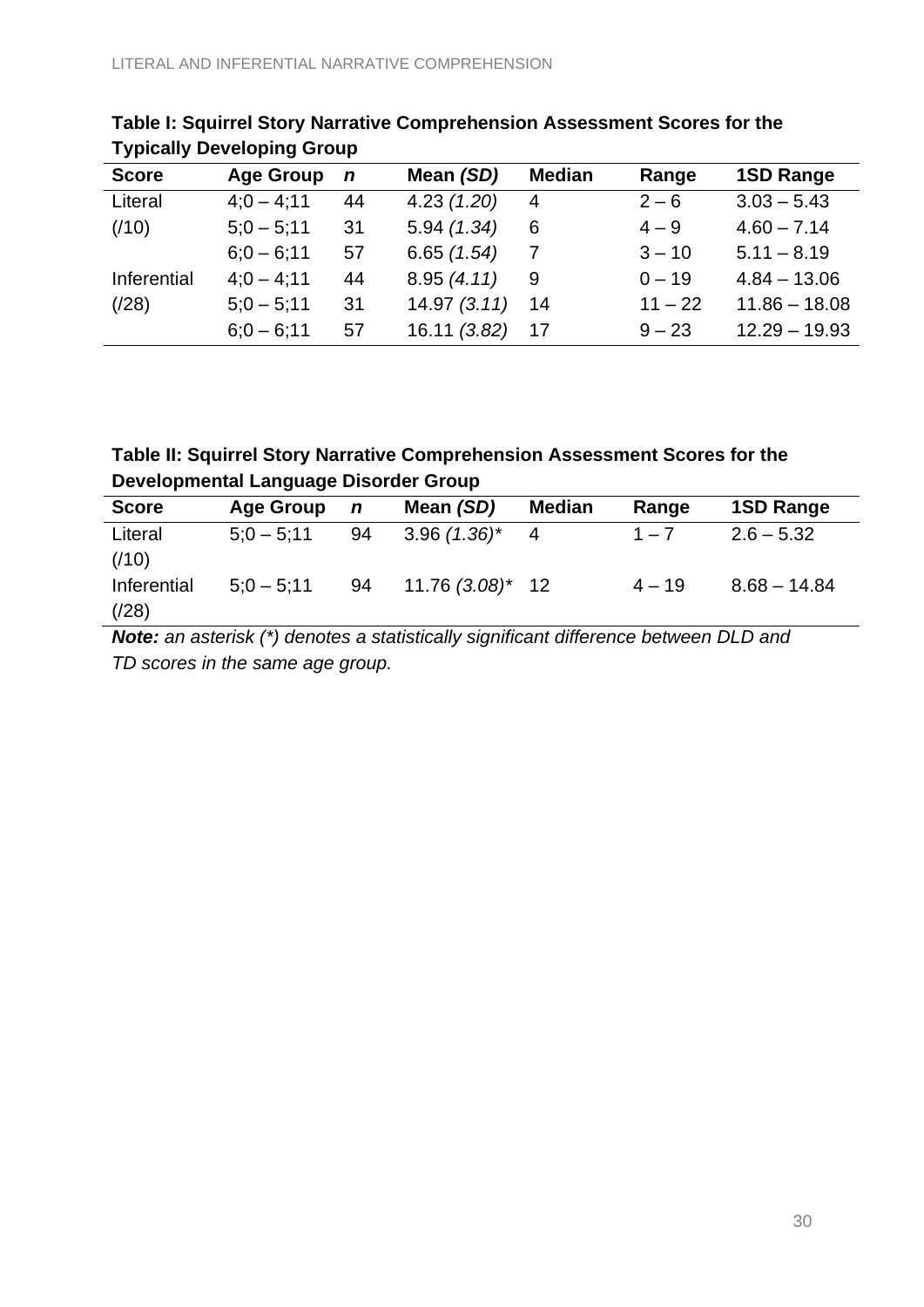|    | Question               | <b>General</b> | <b>Mapped to story</b> | <b>Age Group</b> | Group      | Mean (SD)       |
|----|------------------------|----------------|------------------------|------------------|------------|-----------------|
|    |                        | category       | grammar                |                  |            |                 |
|    |                        |                | elements               |                  |            |                 |
| 1  | Who are the characters | Literal        | Character              | $4:0 - 4:11$     | TD         | $0.93$ $(.625)$ |
|    | in this story?         |                |                        | $5;0 - 5;11$     | <b>DLD</b> | 0.69(0.57)      |
|    |                        |                |                        | $5;0 - 5;11$     | TD         | 1.42(0.56)      |
|    |                        |                |                        | $6;0 - 6;11$     | TD         | 1.47(0.54)      |
| 2  | Where does this story  | Literal        | Setting                | $4;0 - 4;11$     | TD         | 0.50(0.55)      |
|    | happen?                |                |                        | $5;0 - 5;11$     | <b>DLD</b> | 0.40(0.49)      |
|    |                        |                |                        | $5;0 - 5;11$     | TD         | 1.06(0.44)      |
|    |                        |                |                        | $6;0 - 6;11$     | TD         | 1.28(0.65)      |
| 4a | Look at the animals    | Literal        | Initiating event       | $4;0 - 4;11$     | TD         | 0.91(0.29)      |
|    | here. Tell me what's   |                |                        | $5;0 - 5;11$     | <b>DLD</b> | 0.91(0.38)      |
|    | happening in the story |                |                        | $5:0 - 5:11$     | TD         | 1.06(0.25)      |
|    | now?                   |                |                        | $6;0 - 6;11$     | TD         | 1.07(0.37)      |
| 6  | What is happening now? | Literal        | Consequence            | $4;0 - 4;11$     | TD         | 1.16(0.53)      |
|    |                        |                |                        | $5;0 - 5;11$     | <b>DLD</b> | 1.07(0.55)      |
|    |                        |                |                        | $5;0 - 5;11$     | TD         | 1.19(0.48)      |
|    |                        |                |                        | $6;0 - 6;11$     | TD         | 1.47(0.57)      |
| 10 | What happened here?    | Literal        | Attempts /             | $4;0 - 4;11$     | TD         | 0.73(0.59)      |
|    |                        |                | Consequence            | $5;0 - 5;11$     | <b>DLD</b> | 0.87(0.55)      |
|    |                        |                |                        | $5;0 - 5;11$     | TD         | 1.19(0.48)      |
|    |                        |                |                        | $6;0 - 6;11$     | TD         | 1.32(0.60)      |

# **Table III: Literal Questions**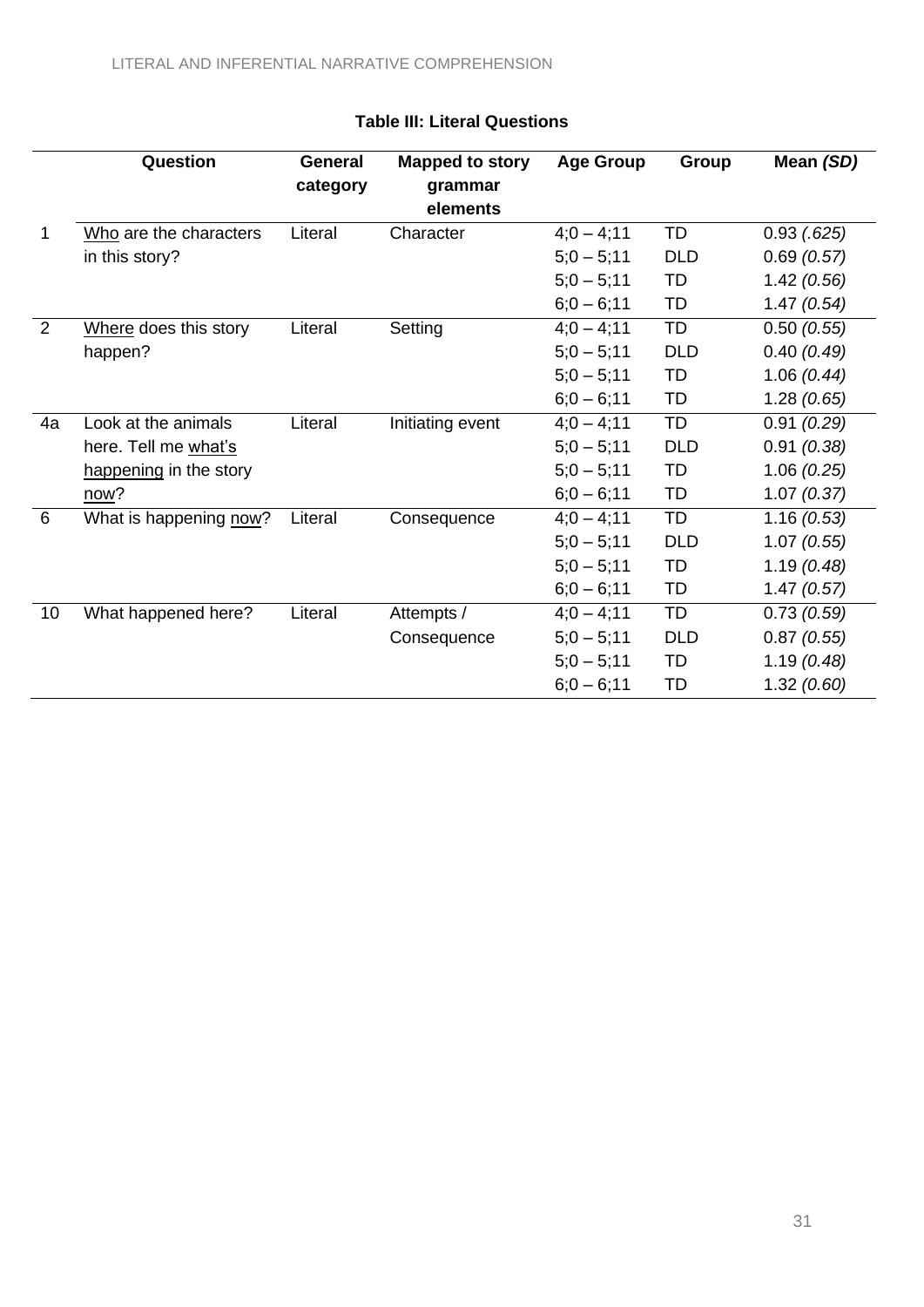|                | Question                          | <b>General</b> | <b>Mapped to story</b> | <b>Age Group</b> | Group      | Mean (SD)  |
|----------------|-----------------------------------|----------------|------------------------|------------------|------------|------------|
|                |                                   | category of    | grammar                |                  |            |            |
|                |                                   | inference      | elements               |                  |            |            |
| 3a             | Look at the animals in this       | Causal         | internal response      | $4;0 - 4;11$     | TD         | 1.36(0.72) |
|                | picture. How do you think         |                | (how)                  | $5;0 - 5;11$     | <b>DLD</b> | 1.79(0.53) |
|                | they are feeling?                 |                |                        | $5:0 - 5:11$     | TD         | 1.84(0.45) |
|                |                                   |                |                        | $6;0 - 6;11$     | TD         | 1.88(0.33) |
| 3b             | Why do they feel $\_$<br>$\gamma$ | Causal         | internal response      | $4;0 - 4;11$     | TD         | 0.84(0.71) |
|                |                                   |                | (why)                  | $5;0 - 5;11$     | <b>DLD</b> | 0.98(0.83) |
|                |                                   |                |                        | $5;0 - 5;11$     | TD         | 1.45(0.62) |
|                |                                   |                |                        | $6;0 - 6;11$     | TD         | 1.42(0.65) |
| 4 <sub>b</sub> | Why is that an important          | Causal         | Consequence            | $4:0 - 4:11$     | TD         | 0.50(0.70) |
|                | part of the story?                |                |                        | $5;0 - 5;11$     | <b>DLD</b> | 0.72(0.69) |
|                |                                   |                |                        | $5;0 - 5;11$     | TD         | 0.81(0.65) |
|                |                                   |                |                        | $6;0 - 6;11$     | TD         | 0.75(0.66) |
| 5              | Why did baby squirrel and         | Causal         | Initiating event /     | $4;0 - 4;11$     | TD         | 0.77(0.42) |
|                | his friends decide to go          |                | Goal                   | $5;0 - 5;11$     | <b>DLD</b> | 0.86(0.45) |
|                | into the apple field?             |                |                        | $5;0 - 5;11$     | TD         | 0.94(0.36) |
|                |                                   |                |                        | $6;0 - 6;11$     | TD         | 0.91(0.29) |
| $\overline{7}$ | Why couldn't baby squirrel        | Causal         | Consequence            | $4;0 - 4;11$     | TD         | 0.86(0.46) |
|                | fit back through the fence?       |                |                        | $5;0 - 5;11$     | <b>DLD</b> | 0.83(0.48) |
|                |                                   |                |                        | $5:0 - 5:11$     | TD         | 1.13(0.34) |
|                |                                   |                |                        | $6;0 - 6;11$     | TD         | 1.18(0.38) |
| 8a             | Look at baby squirrel in          | Causal         | Internal response      | $4;0 - 4;11$     | TD         | 0.89(0.69) |
|                | this picture. How do you          |                | (how)                  | $5;0 - 5;11$     | <b>DLD</b> | 1.44(0.60) |
|                | think he is feeling?              |                |                        | $5;0 - 5;11$     | TD         | 1.26(0.73) |
|                |                                   |                |                        | $6;0 - 6;11$     | TD         | 1.28(0.77) |
| 8b             | Why does he feel<br>?             | Causal         | internal response      | $4;0 - 4;11$     | TD         | 0.61(0.54) |
|                |                                   |                | (why)                  | $5;0 - 5;11$     | <b>DLD</b> | 0.89(0.56) |
|                |                                   |                |                        | $5;0 - 5;11$     | TD         | 1.13(0.62) |
|                |                                   |                |                        | $6;0 - 6;11$     | TD         | 1.16(0.59) |
| 9a             | What could the mouse and          | Causal         | Character dialogue     | $4;0 - 4;11$     | TD         | 0.66(0.61) |
|                | rabbit be saying here?            | requiring      |                        | $5;0 - 5;11$     | <b>DLD</b> | 1.13(0.47) |
|                |                                   | prediction     |                        | $5;0 - 5;11$     | TD         | 1.16(0.58) |
|                |                                   |                |                        | $6;0 - 6;11$     | TD         | 1.26(0.58) |
| 9b             | Why do you think they             | Causal         | Initiating event /     | $4:0 - 4:11$     | TD         | 0.55(0.55) |
|                | would say that?                   |                | Goal                   | $5;0 - 5;11$     | <b>DLD</b> | 0.81(0.45) |
|                |                                   |                |                        | $5;0 - 5;11$     | TD         | 0.97(0.58) |
|                |                                   |                |                        | $6;0 - 6;11$     | TD         | 1.09(0.61) |
| 11             | Why does baby squirrel fly        | Causal         | Attempts               | $4;0 - 4;11$     | TD         | 0.64(0.75) |
|                | so high?                          |                |                        | $5;0 - 5;11$     | <b>DLD</b> | 0.39(0.61) |
|                |                                   |                |                        | $5;0 - 5;11$     | TD         | 1.10(0.79) |
|                |                                   |                |                        | $6;0 - 6;11$     | TD         | 1.39(0.77) |

# **Table IV: Inferential Questions**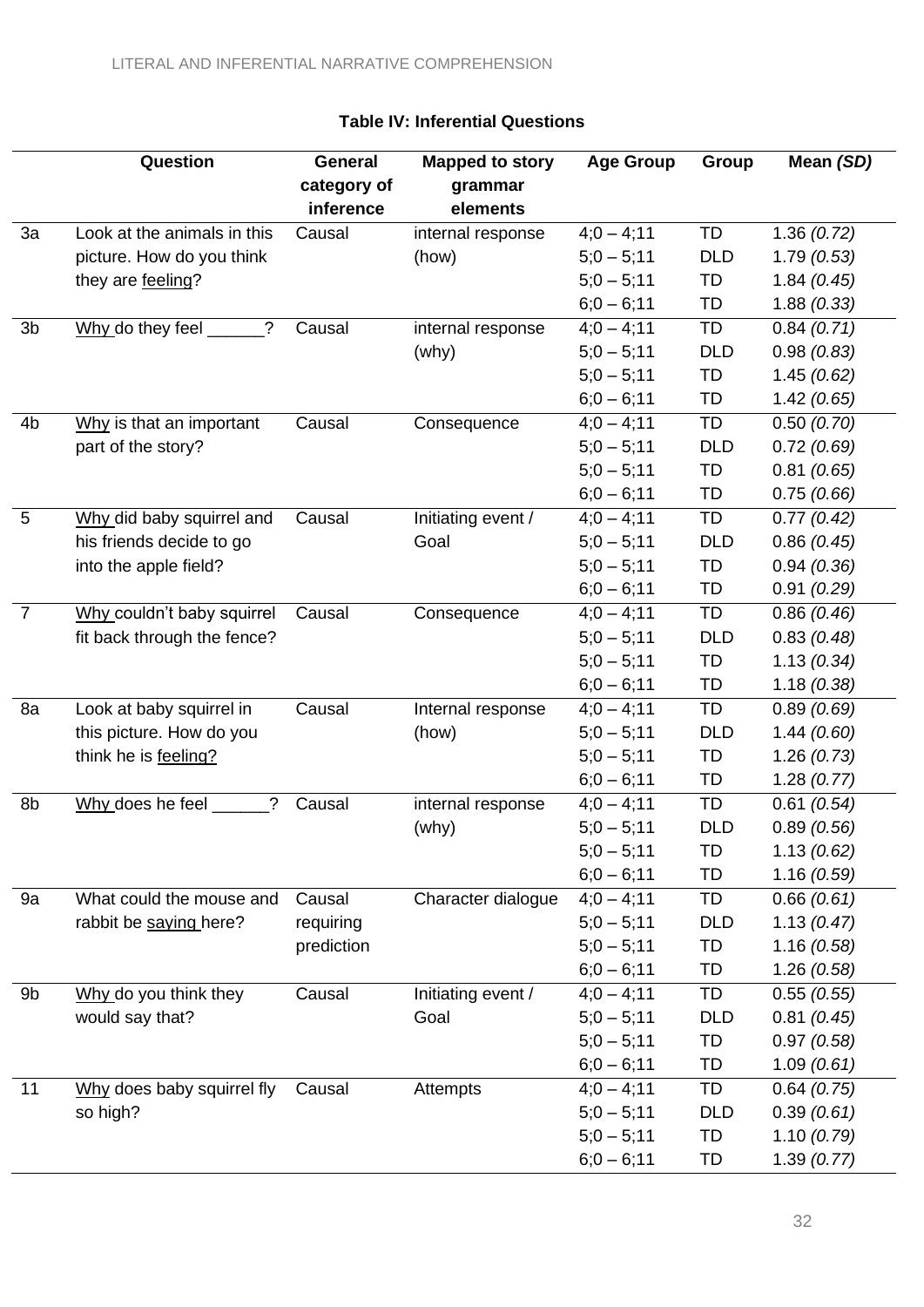| 12a             | This is the last picture in | Causal     | $4;0 - 4;11$ | TD         | 0.18(0.45) |
|-----------------|-----------------------------|------------|--------------|------------|------------|
|                 | the story (Go to next page  | requiring  | $5;0 - 5;11$ | <b>DLD</b> | 0.53(0.67) |
|                 | - end of story). What do    | prediction | $5;0 - 5;11$ | TD         | 0.84(0.69) |
|                 | you think happens next?     |            | $6;0 - 6;11$ | TD         | 0.95(0.81) |
| 12 <sub>b</sub> | Why do you think so?        | Causal     | $4:0 - 4:11$ | TD         | 0.05(0.21) |
|                 |                             | requiring  | $5;0 - 5;11$ | <b>DLD</b> | 0.19(0.47) |
|                 |                             | prediction | $5;0 - 5;11$ | TD         | 0.55(0.68) |
|                 |                             |            | $6;0 - 6;11$ | TD         | 0.61(0.75) |
| 13a             | If you were one of baby     | Evaluative | $4:0 - 4:11$ | TD         | 0.52(0.59) |
|                 | squirrel's friends and you  | (theme)    | $5;0 - 5;11$ | <b>DLD</b> | 0.55(0.65) |
|                 | knew that you weren't       |            | $5:0 - 5:11$ | TD         | 0.74(0.56) |
|                 | meant to go in the apple    |            | $6;0 - 6;11$ | TD         | 1.05(0.55) |
|                 | field, what would you tell  |            |              |            |            |
|                 | baby squirrel so that the   |            |              |            |            |
|                 | same thing didn't happen    |            |              |            |            |
|                 | again?                      |            |              |            |            |
| 13 <sub>b</sub> | Why would you tell him      | Evaluative | $4:0 - 4:11$ | TD         | 0.52(0.79) |
|                 | that?                       | (theme)    | $5;0 - 5;11$ | <b>DLD</b> | 0.60(0.69) |
|                 |                             |            | $5;0 - 5;11$ | TD         | 1.06(0.73) |
|                 |                             |            | $6;0 - 6;11$ | TD         | 1.18(0.74) |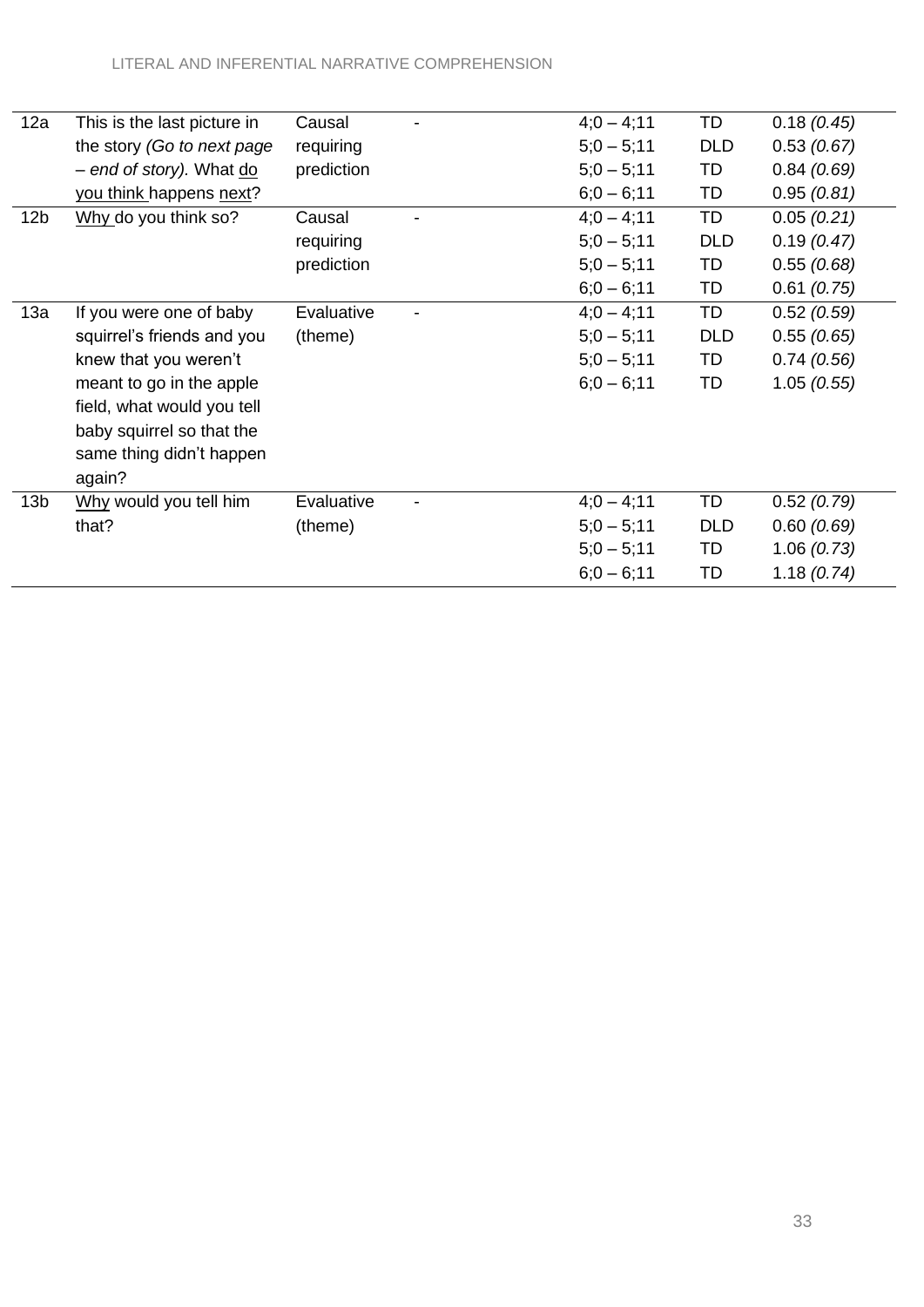# **Figure 1: Question 10 Scoring**

| What happened here? | Response includes specific information related<br>to at least two actions, including the initiating<br>action (Baby squirrel is pushed out of the hole),<br>the result of the initiating action (baby squirrel<br>flies through the air), and the action of the<br>resolution (baby squirrel lands on his own tree,<br>e.g. Mr Badger pushes Baby squirrel through the<br>fence and he flies through the air; baby squirrel<br>flies through the air and then he lands back on<br>his own tree). | Response includes one action<br>OR nonspecific information<br>about two actions, including the<br>initiating action (Baby squirrel is<br>pushed out of the hole), the result<br>of the initiating action (baby<br>squirrel flies through the air), and<br>the action of the resolution (baby<br>squirrel lands on his own tree,<br>e.g. baby squirrel is flying, he got/<br>went/popped/came out of the<br>hole and is flying). | Response does not identify<br>an appropriate action or uses<br>nonspecific information to<br>identify an action (e.g. the squirrel<br>is in the air, he went out in the air,<br>he got out). |
|---------------------|--------------------------------------------------------------------------------------------------------------------------------------------------------------------------------------------------------------------------------------------------------------------------------------------------------------------------------------------------------------------------------------------------------------------------------------------------------------------------------------------------|---------------------------------------------------------------------------------------------------------------------------------------------------------------------------------------------------------------------------------------------------------------------------------------------------------------------------------------------------------------------------------------------------------------------------------|----------------------------------------------------------------------------------------------------------------------------------------------------------------------------------------------|
|---------------------|--------------------------------------------------------------------------------------------------------------------------------------------------------------------------------------------------------------------------------------------------------------------------------------------------------------------------------------------------------------------------------------------------------------------------------------------------------------------------------------------------|---------------------------------------------------------------------------------------------------------------------------------------------------------------------------------------------------------------------------------------------------------------------------------------------------------------------------------------------------------------------------------------------------------------------------------|----------------------------------------------------------------------------------------------------------------------------------------------------------------------------------------------|